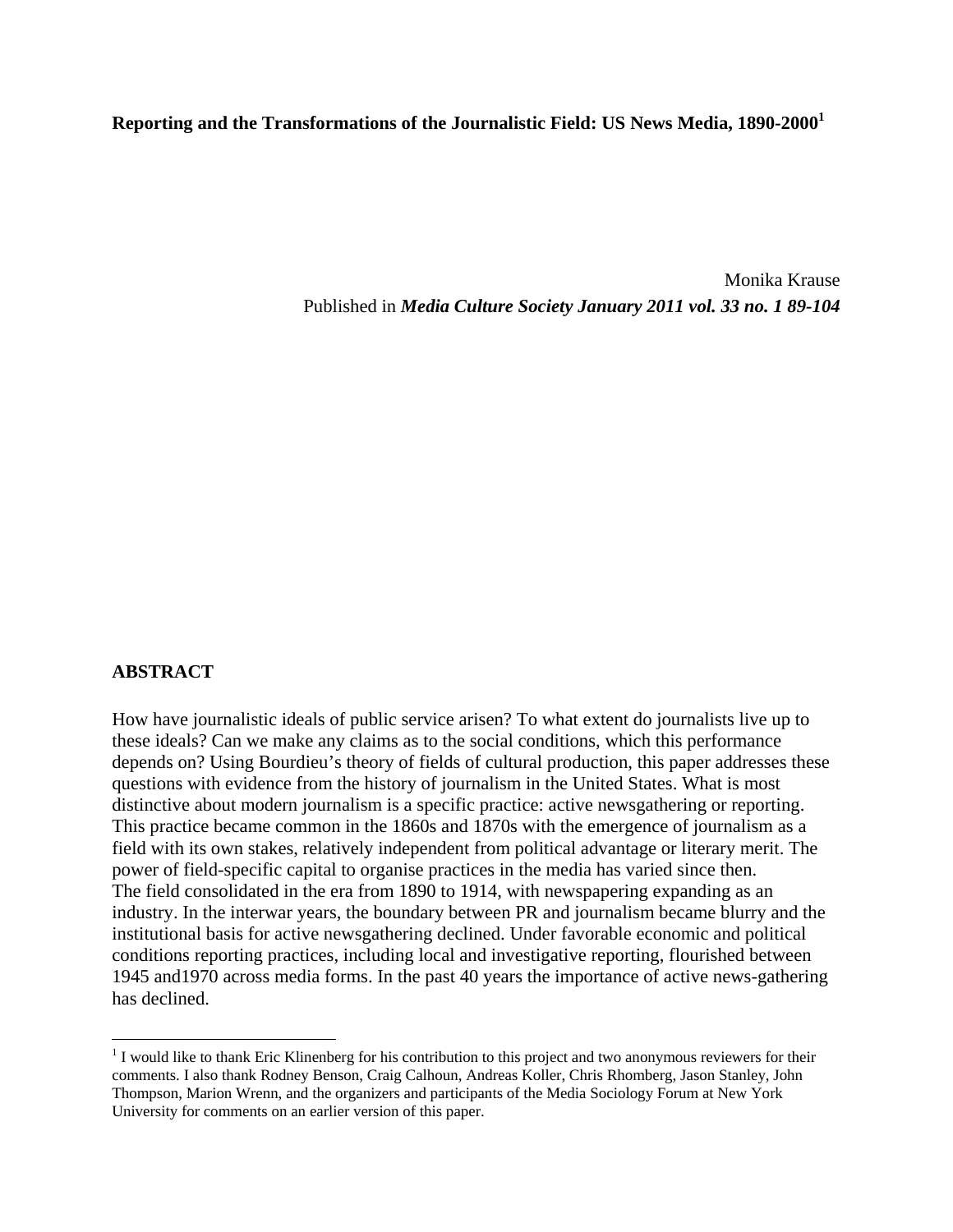In the past fifteen years a new generation of activists has expressed concern that commercial pressures are undermining professional standards in journalism. In this debate the values of public service are often taken for granted and are rarely put into historical context. Claims about 'the end of journalism' (Underwood 1993; Squires 1993) are not always grounded in consideration of evidence regarding institutional transformations and where commentators do look at past developments they rarely go back further than the 1950s.

How have journalistic ideals of public service arisen? To what extent do journalists live up to these ideals? Can we make any claims as to the social conditions, which this performance depends on? Using Bourdieu's theory of fields of cultural production, this paper addresses these questions with evidence from the history of journalism in the United States.

The concept of the journalistic field offers a number of advantages:

(1) Field theory allows us to historicize journalistic ideals and analyze their institutional base (Benson 1999). Following Bourdieu (1995) and Chalaby (1996, 1998), I situate the evolution of journalistic ideals in the emergence of a relatively autonomous field around the 1860s and 1870s. A field is organized around a specific set of stakes, field-specific capital that orients practice relatively independently of other stakes, such as money and power.

(2) Field theory directs us to the prevalence of a distinctively journalistic practice as an indicator of journalistic autonomy. Active news-gathering from a variety of sources is the distinctive innovation of journalistic production and whether and how much this happens needs to be considered in examination of journalism as journalism. Much attention is paid in research on the media to ownership diversity. But the number of different owners might not indicate diversity of owners or diversity of content and might not correlate with other indicators of quality (Entman 1985; Gamson and Latteier 2004).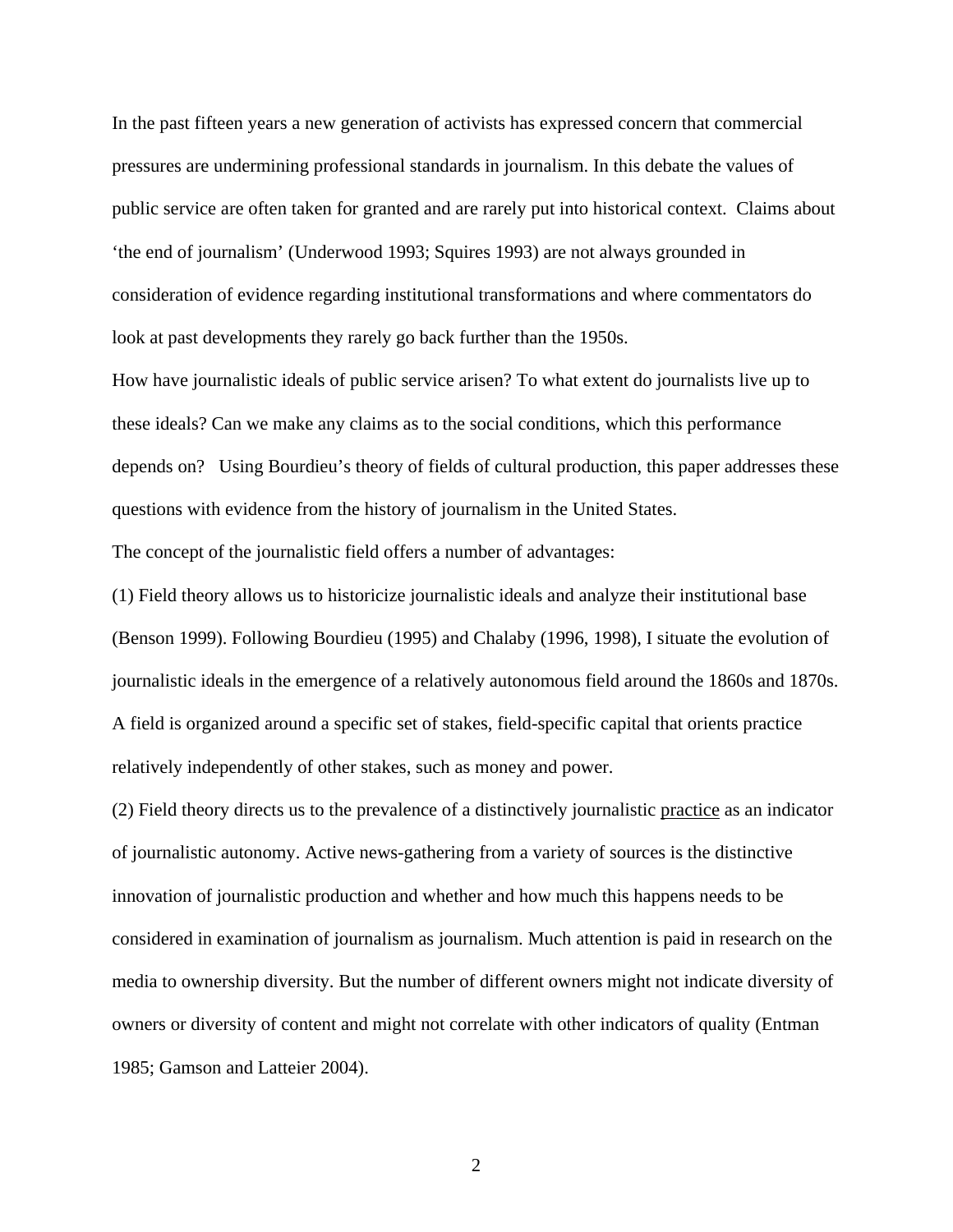(3) Field theory allows us to integrate evidence across media forms. News production as a whole is an important and neglected unit of analysis; it is both narrower than 'the media' or 'communication' as a whole, and broader than specific media forms or genres (Cook 2006; Sparrow 2006). This unit of analysis is relevant both from the point of view of production and from the perspective of users. Media professionals cross genre boundaries, media organizations react to each other, and users combine different news media in their everyday practices. (4) Field theory allows us to compare field properties across historical periods or national contexts (Benson and Saguy 2005). We can examine the force of field-specific capital to organize practices. We can examine the changing relationships of the journalistic field with other fields, most notably the economic and the political field.

Considering the history of journalism in the United States we see that on the one hand establishing newspapering as a business was instrumental in the development of the autonomy of the journalistic field from politics and the literary world. On the other hand, from very early on, we see claims that commercialism is threatening journalism. When Frank Munsey, the owner of an early newspaper chain died in 1925, a respected editor remarked, 'He and his kind have about succeeded in transforming a once noble profession into an eight-percent security' (Squires 1993). In considering such claims, it is important to remember that journalistic authority will be appealed to as part of the competition among actors within the field. Rather than take individual claims about others' lack of journalistic professionalism at face value or look at specific instances of a lack of professionalism within specific media forms, we move to a comparative inquiry across media forms into the power of field-specific capital to organize practices. Under favorable economic and political conditions, during two periods of high autonomy, 1890- 1914 and 1945-1970, reporting practices, including local and investigative reporting, flourished.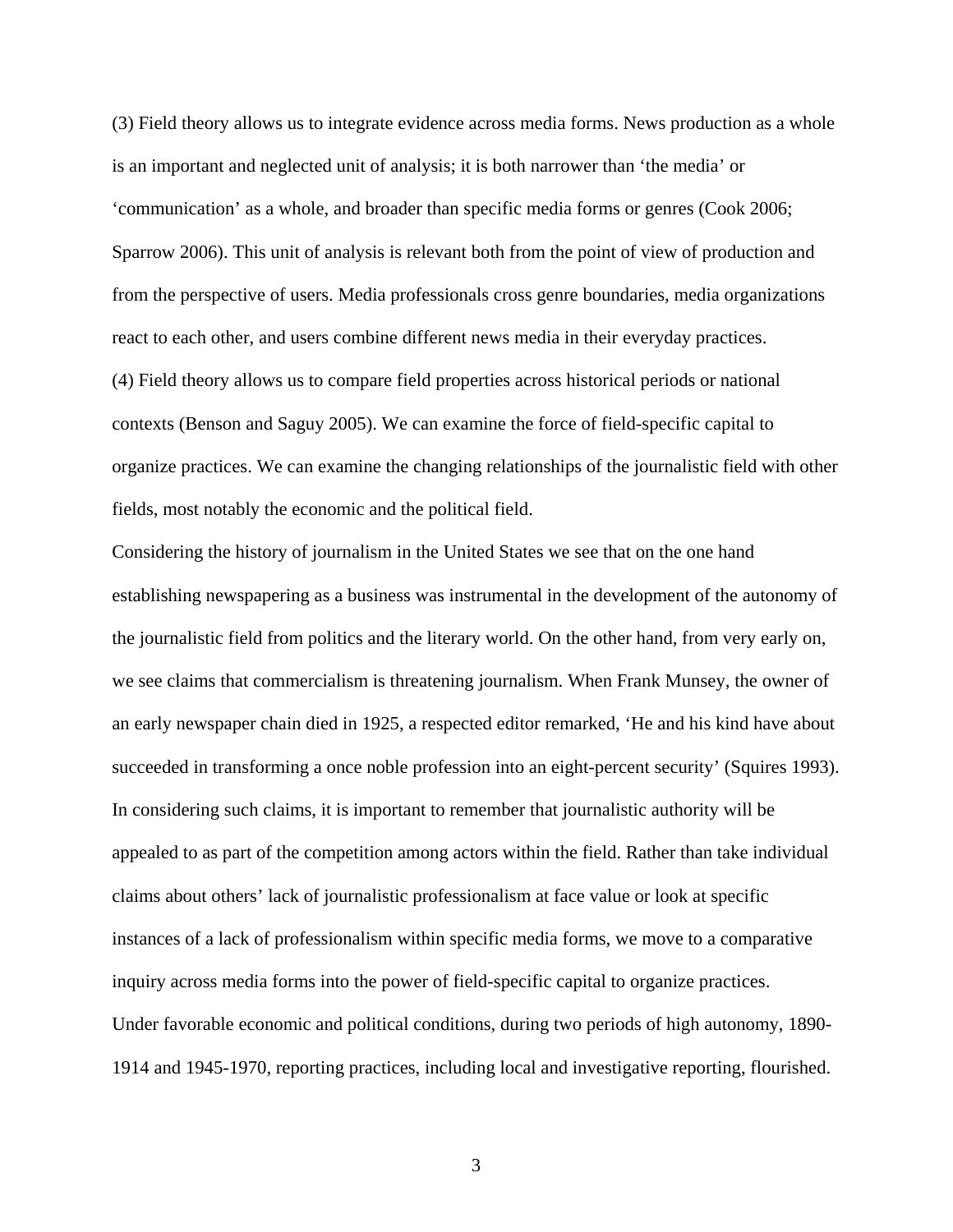In two other periods, 1915-1945 and 1970-2000, the field's autonomy was challenged and local and investigative reporting declined.

# **Newsmedia and Public Service: Toward a Historical Perspective**

A number of classic contributions in sociology and media studies have established that the production of news is a social process. Scholars identify social factors, which shape the news, on a number of levels. Scholars of social problems have shown that journalists selectively frame public issues (Hall et al. 1978; Gitlin 1980, 1994; Gamson and Modigliani 1989; Ericson et al. 1991; Beckett 1996). Newsroom ethnographies have shown how organisational constraints operate to influence news coverage (Molotch and Lester 1974; Tuchman 1978; Gans 1979; Fishman 1980). Structural accounts have identified the capitalist organization of news organizations' ownership, sourcing, advertising, and direct intervention as the four filters operating as basic constraints (Herman and Chomsky 1988).

Existing sociological work leaves us with the conclusion that news production is socially constrained. It is only beginning to speak to the varying impact of varying forms of the social organization of the newsmedia. Clearly, objectivity is socially produced as well as constrained. Clearly, journalistic production varies within capitalism, in specific national and historic contexts. The questions 'how do different social forms affect news production differently', 'when' and 'under what conditions' have rarely been posed

We have only begun to analyze the news media and its social context comparatively. Two recent exceptions have compared the media cross-nationally: Hallin and Mancini (2004) have charted new territory by comparing European and US media systems, and Benson and Saguy (2005) compared coverage in the US and France.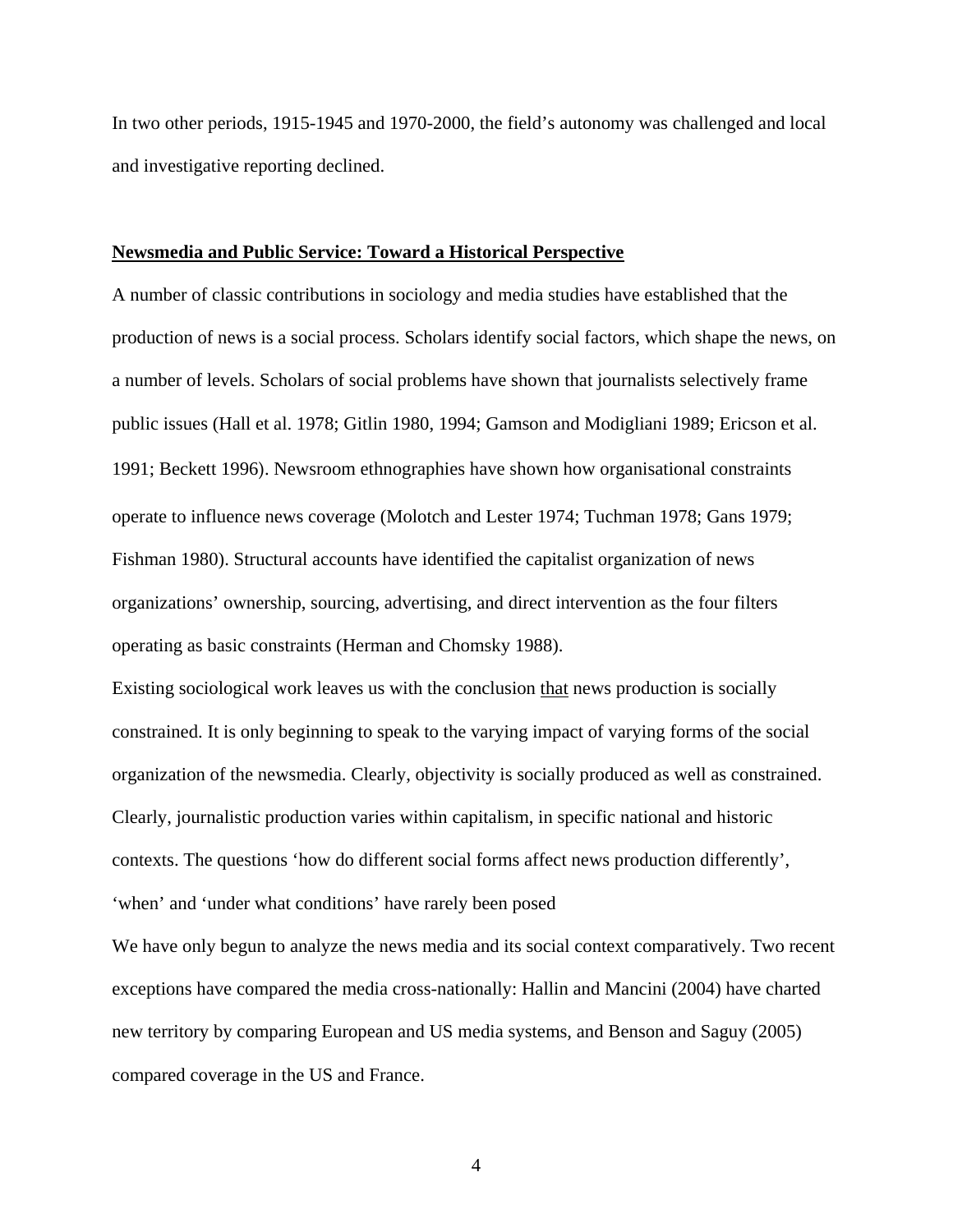In addition to cross-national comparisons, we can compare journalistic production across historical periods. What follows builds on studies of specific transformations within journalism and specific media (Hallin 1996; Kaplan 2002; Schudson 1978; Chalaby 1996, 1998; Wallace 2005), the history of communication more broadly by Starr (2004), and other published evidence to consider the case of the United States. This historical approach allows us to turn the contingent and historical origins of journalism itself into objects of analysis. By holding national culture constant we can focus on economic and political factors that might affect journalistic production.

## **Fields of Cultural Production**

Field theory gained influence in the social sciences since the 1970s, largely due to the work of Pierre Bourdieu but also developed by organizational theorists in the United States (Di Maggio and Powell 1983, 1991). At its most general, field theory suggests a relational approach that does not take any of its units of analysis for granted but rather examines how they are constituted in relationship to each other (Emirbayer 1997; Martin 2003). It suggests a meso-level of analysis between the micro level of interactions and the macro level of the state or the social system (Fligstein 2001). Unlike other perspectives in the tradition of a theory of differentiation, it seeks to avoid assumptions of progress and of the functionality of spheres (Hallin 2005). Pierre Bourdieu offers a more specific set of claims about fields. In his approach a field is an arena of shared practice bounded by shared assumptions. It is the result of contingent historical developments. It is a cluster of relationships organized around a set of stakes, a field-specific

capital. A field is only relatively autonomous. We expect a field to have an autonomous and a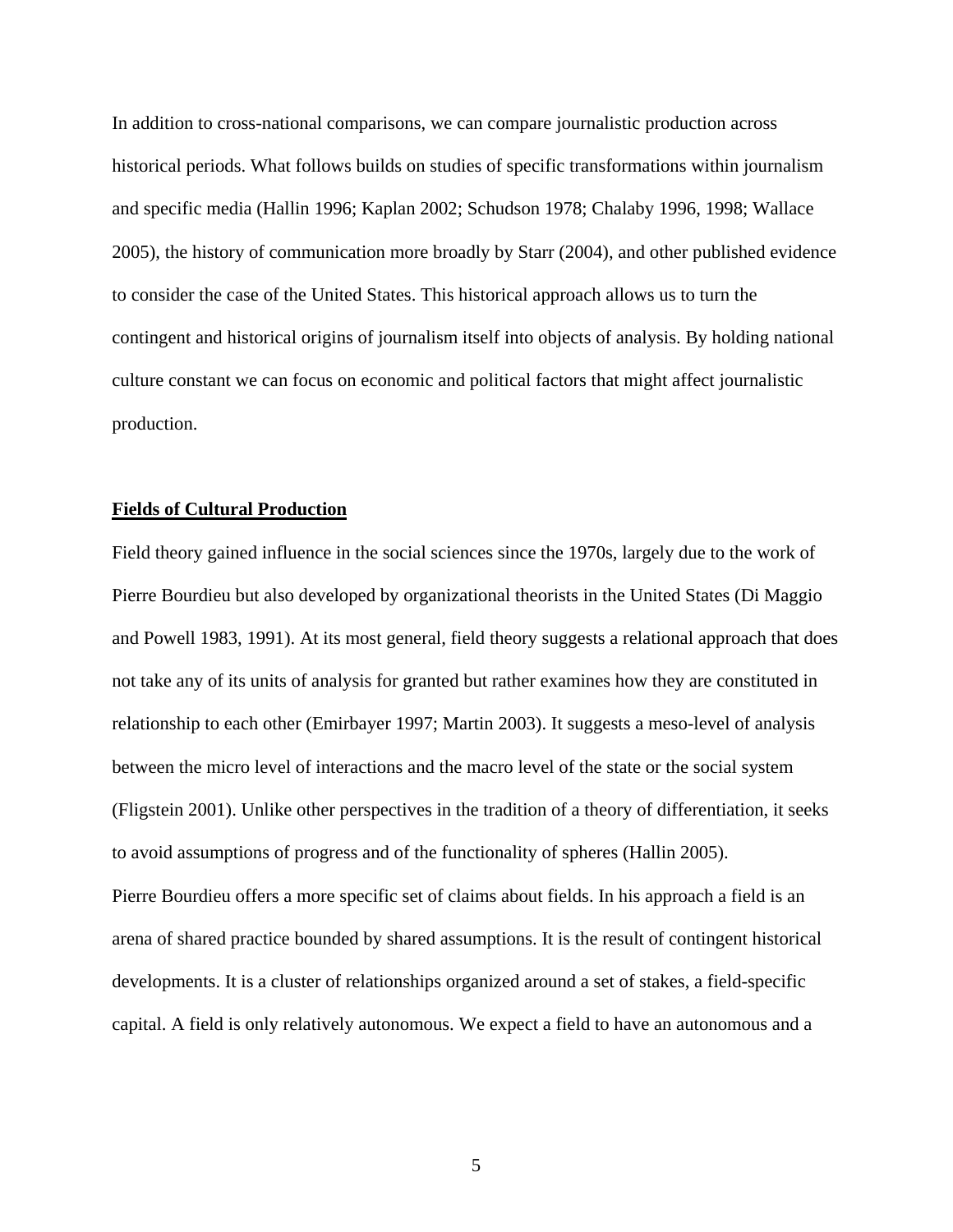heteronomous pole, depending on its richness in field-specific capital or its dependence on capital from the political or economic field (Bourdieu 1987, 1995).

Field-specific capital (the value attributed to art as art, journalism as journalism) is a stake that orients actors. Denunciation of a failure of others to live up to these ideals is thus constitutive of the journalistic field; rather than take these denunciations at face value, we need comparative research on how this competition, and the tension between field-specific and other forms of authority are managed.

The analytical purchase of the concept 'field' can be increased by including a concern with the variable properties of fields. As a historical product of processes of modernization, fields can be more or less autonomous or lose the character of 'fieldedness' altogether (Calhoun 1995). Researchers have studied diverse fields of cultural production such as art (Bourdieu 1993; Bourdieu 1995; Sapiro 1996), gastronomy (Ferguson 1998), sport (Defrance 1995), law (Bourdieu 1987; Dezalay and Garth 1997), book publishing (Thompson 2005) and journalism (Benson 1998; Bourdieu 2005; Benson and Saguy 2005; Benson and Neveu 2005; Champagne 1991, 1995; Pinto 1994).

Fields have been compared across both national and historical contexts. Benson's comparison of the French and the American journalistic fields is an example of the former (Benson and Saguy 2005, Benson 2005). A historical comparison is central to arguments about field formation, such as Bourdieu's in 'The Rules of Art.' Arguments about a given field's loss of autonomy also rely on historical comparisons. Bourdieu has famously argued that neo-liberalism has led to a loss of autonomy in fields such as the arts and education. Building on these developments, we can begin to ask how field properties co-vary with various external factors, such as economic developments or political intervention.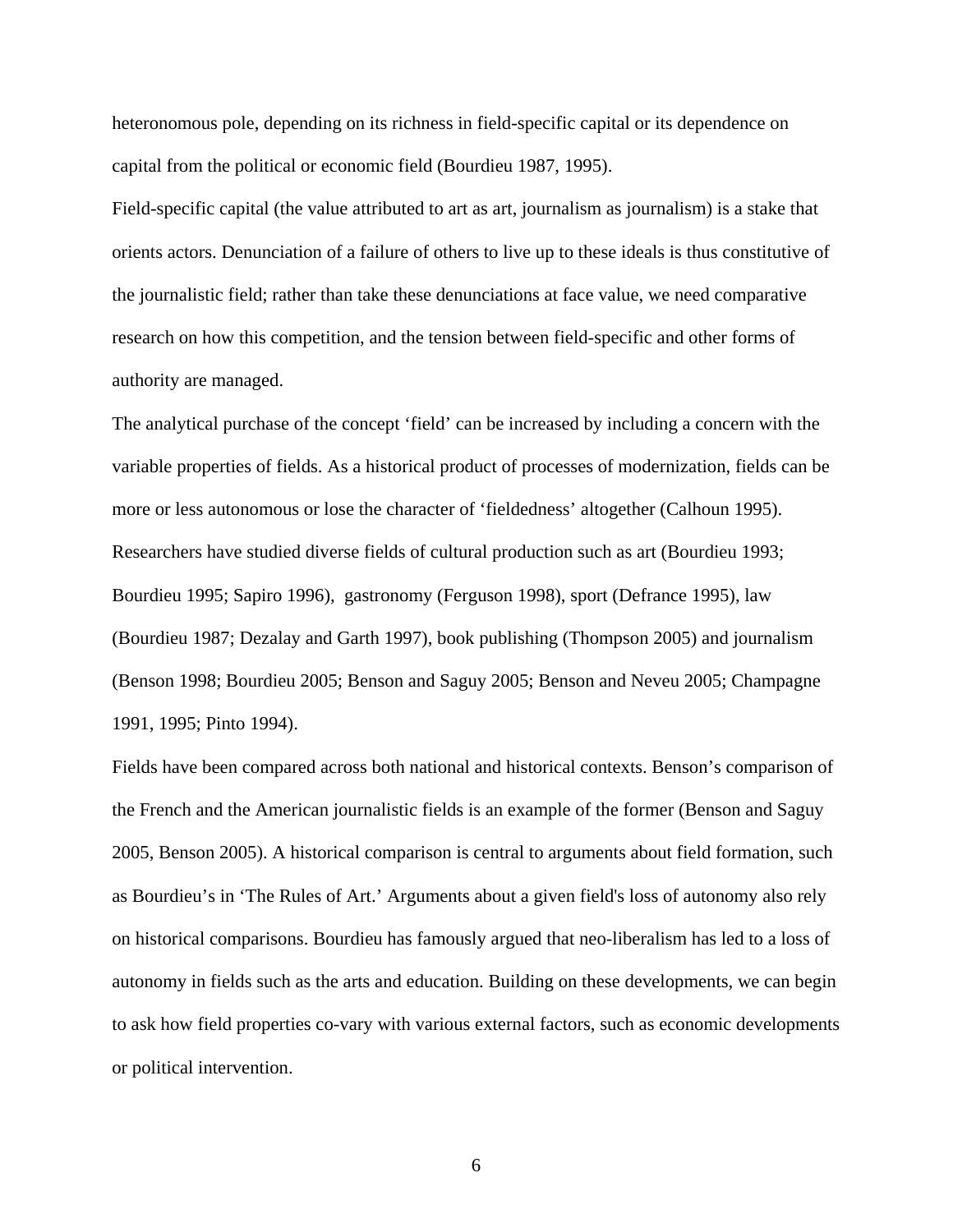# **The Genesis of the Journalistic Field**

Printing and presses have existed in the US since colonial times and some histories of American journalism go back as far as the  $17<sup>th</sup>$  century (Mott 1962; Emery and Smith 1954). They report the issue of the first American newspaper, 'Publick Occurences Both Foreign and Domestick' in 1690 by Benjamin Harris, or the first continuous American newspaper in 1704.

However, as Chalaby has pointed out, there is a danger of anachronism in using the term 'journalism' to describe these early practices (Chalaby 1996). Journalism is less and more than what actors identified as 'the media' through a modern lens do. Only in the latter part of the 19<sup>th</sup> century do we see the emergence of a phenomenon recognizable as 'modern journalism.' There has been no consensus as to what precisely characterizes modern journalism, and often the dependent variable has been construed as the rise of specific values, such as objectivity. I suggest following Chalaby (1996) that rather what we see is the rise of a partially autonomous journalistic field organized around a specific textual form and specific practices, most prominently active news-gathering. Journalistic values of objectivity and public service arose as a set of stakes, which motivate practice independently of power and money; as stakes, however, they remain also an object of contestation and competition.

Early newspapers contained business information, literary writings, and political polemic. How did reporting become regarded as something valuable in itself? Economic, cultural, and political factors have contributed to this transformation (Baldasty 1993; Schudson 1978; Kaplan 2002). One could argue a focus on 'facts' was part of the zeitgeist of the 19<sup>th</sup> century. Kaplan points at the transformation of the party system. It is also worth noting that at this initial moment the market played a key role in furthering the journalistic field's autonomisation from the political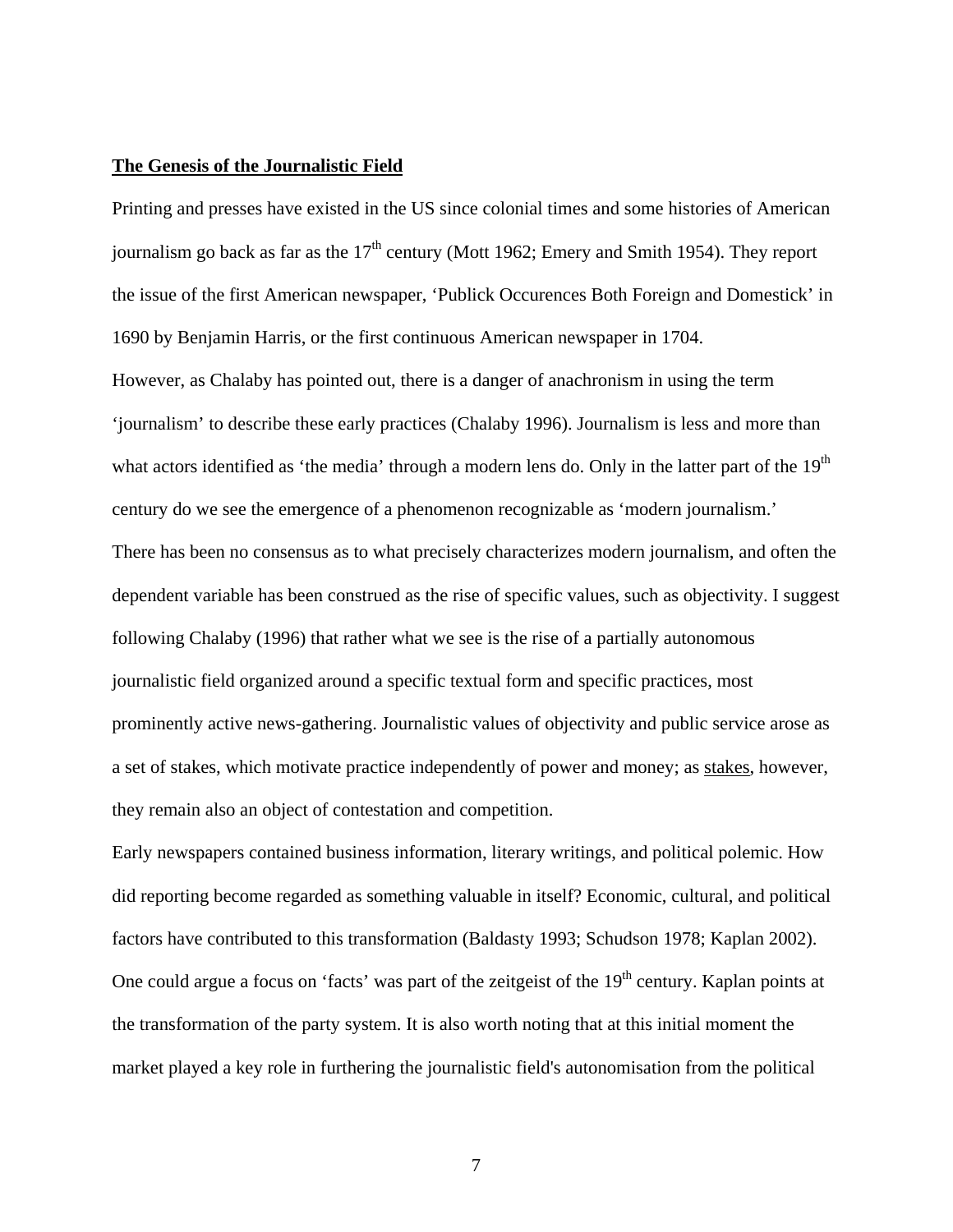and the literary fields. The revolution of the Penny Press from the 1830s onward marked the establishment of the basic conditions for 'modern' journalistic production. Penny papers were the first papers that sought large circulation and income from advertisers on a large scale, which made them independent of subscriptions and political subsidies. For the first time paid reporters were employed to actively gather news (Schudson 1978).

This move from individual printers to a journalistic field is also the time when local news was invented. Early papers focused on international and national news and, even in reporting prices, were less accurate locally than globally. The Penny Press focused on everyday events and sent its employees to the police, the courts, and the commercial district on a day-to-day basis (Schudson 1978). Russo details how in the 1860s local coverage appeared systematically for the first time and, taken up as a mark of distinction by competing among papers, increased steadily (Russo 1980).

## **Expansion and Consolidation: 1890 - 1914**

The time between 1890 and 1914 brought a rapid expansion of newspapering as an industry and a consolidation of journalism as a distinct area of practice. In this time, we see a rise in professional journalistic education, associations, and awards, which mark the consolidation of a field with a set of stakes and status internal to it. We also see a surge in outlets for reporting, and local and investigative reporting in particular.

Suddenly newspapering had become big business. The number of newspapers increased by one third between 1892 and 1914, the average circulation of papers doubled, and the volume of advertising increased by three-and-a-half times. The 1900s and 1910s saw the beginning of newspaper chains by Scripps, Hearst, and Munsey (Adams 1995). Advertisers, newspapers, and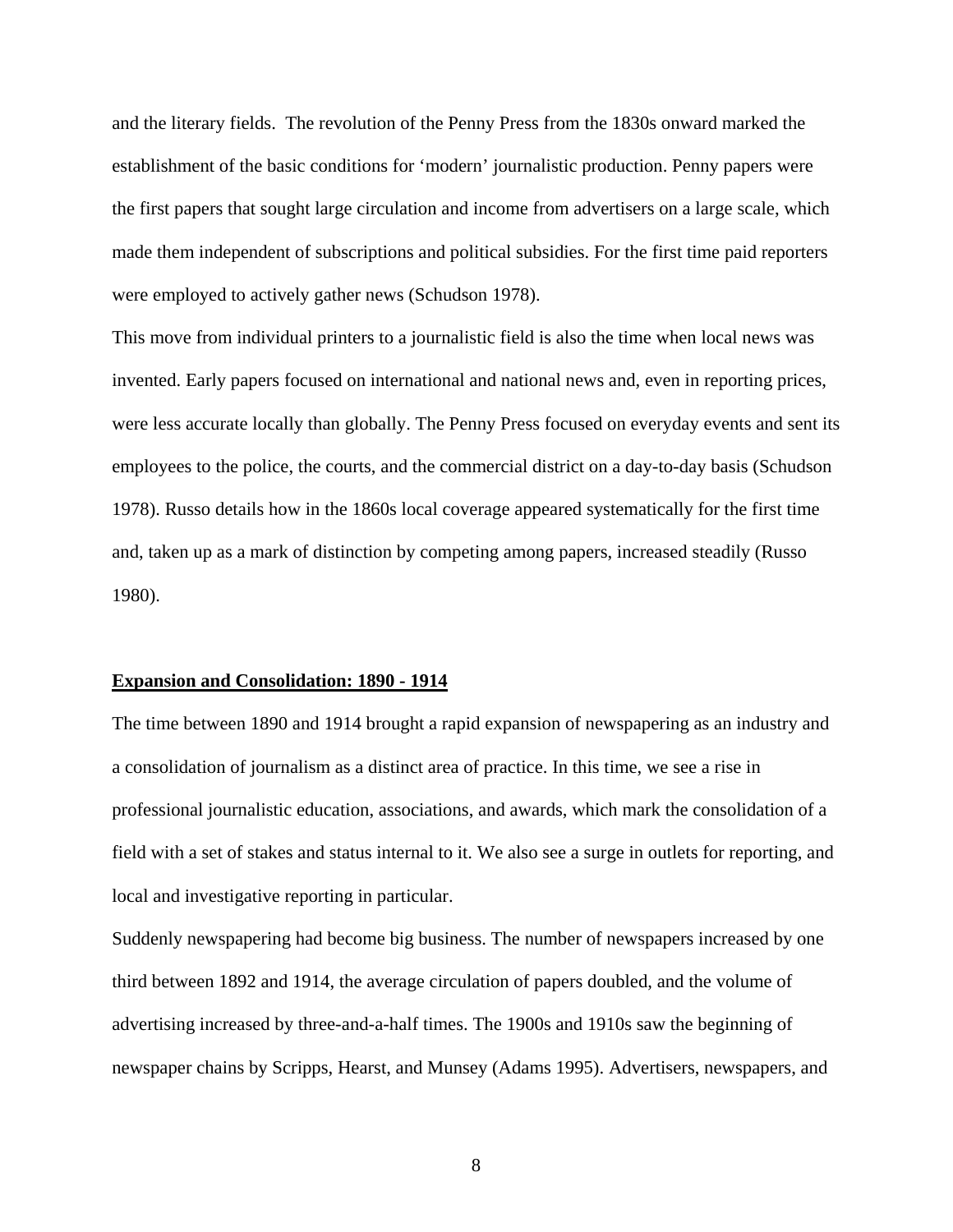magazines began to measure circulation at this time, leading to the foundation of the Audit Bureau of Circulations (Mott 1962).

Staff at major newspapers expanded, thus increasing the number of 'ordinary' journalists who were subordinate to an editor, but who were more or less equal in rank among themselves. The largest paper, Pulitzer's New York 'World,' employed 1300 staff in the mid-1890s. Both the rising importance of profits and the increase in staffing decreased editors' power. The editor's personal voice was accorded less importance than before. Journalistic writing becomes less and less the expression of the writer's personality and status. Employed writers found their voice in the ethos of reporting and servicing the reader.

The very first course in journalism - a short-lived course at the University of Pennsylvania's business school - was offered in 1893. The University of Missouri School of Journalism opened its gates as the first separate journalism school in 1908. The Columbia School of Journalism opened in 1912 based on Pulitzer's endowment (Mott 1962). That year the American Association of Teachers of Journalism was formed. A professional fraternity of journalists was formed in 1909. Editors' associations had been formed in the late 1880s. The first code of ethics was adopted by editors in Kansas in 1909. National newspaper conferences were held (Mott 1962). Pulitzer established the Pulitzer Prize in his will in 1904. The prize contained four awards in journalism, four in letters and drama, and one for education. With this prize, Pulitzer, the journalist, established his heritage as that of a patron of the arts but at the same time ennobled journalism as separate from but equal to the literary disciplines.

New entrants differentiated and stratified the field. Yellow journalism increased circulation and brought a new, plebeian audience to the newspapers. Distinctions among newspapers began to matter more, not only among newspapers directly competing for the number of readers (such as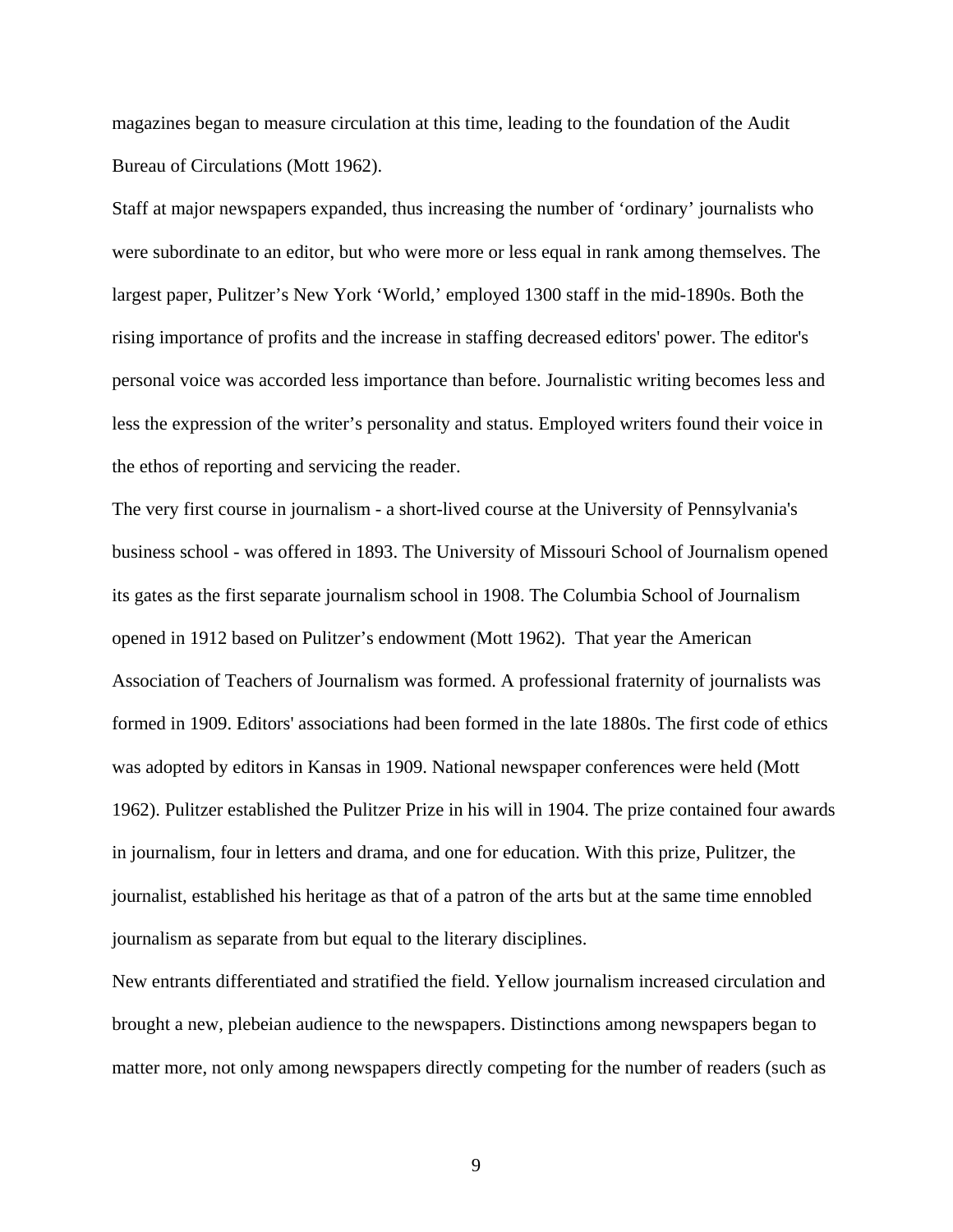the World and the Journal), but also among different kinds of newspapers. The Times' slogan, 'all the news that's fit to print,' was directed against the yellow press. It was also advertised as, 'It does not soil the breakfast cloth' (Mott 1962).

A rise of newspapers in cities and in rural areas brought with it a rise in reporting practices. As Kaniss remarked, yellow journalism was a specifically urban type of journalism. Newspapers faced the challenge of providing advertisers with a mass audience while targeting an increasingly disintegrated urban population. 'One of the ways the newspapers approached this task was by working to create an interest in and a concern for the welfare of 'the city' as an organic entity. … Newspapers relied on three major devices: boosterism, crusading and the push for the construction of major public works' (Kaniss 1991:21). Reporters characteristically searched the city for incidents and events that could be made interesting and developed their own forms of sociality in the legendary urban press clubs. The post office's introduction of free delivery to rural areas in 1896 produced a boom in rural newspaper circulation and production (Starr 2004). The 1900s were also the first golden age of investigative reporting. Modern 'muckraking' emerged toward the end of the  $19<sup>th</sup>$  century. A 1903 sellout issue of McClure's magazine provided an influential model for this form. In magazines, but also in papers, stories appeared about issues such as waste in local government, wrongdoing by insurance companies, poor conditions in tenements, and abuses in the meatpacking industry (Armao 2000).

## **Contraction and the Rise of PR: 1914-1945**

By the 1920s journalism's boundaries, had come under question in a new way. A new group of communication professionals arrived on the scene from which journalists sought to distance themselves. Both businesses and government became increasingly engaged in public relation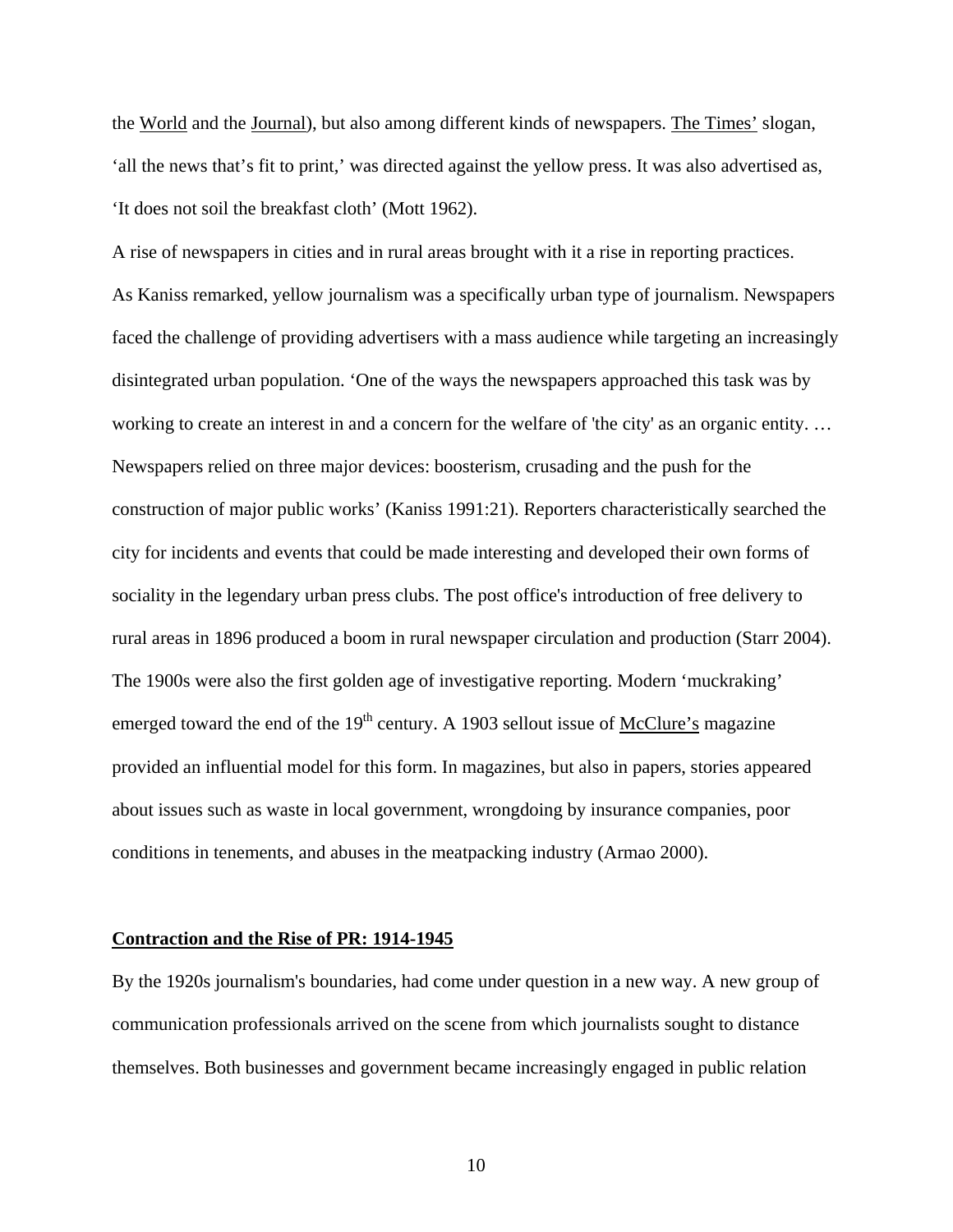activities. Wilson had expanded the government's apparatus for dealing with the press during the First World War (Starr 2004). In 1924 Crawford warned journalists against the serious danger of propaganda. He estimated that a large newspaper received 150,000 words of public relations material daily. In 1932 Stanley Walter of the New York Herald Tribune observed mockingly that the number of PR professionals in New York outnumbered the number of journalists, and that journalism schools produced more PR officials than journalists (Schudson 1978).

The institutional base for the practice of reporting in the newspaper industry shrank. A merger wave between 1918 and 1929 led to a decline in local competition in the newspaper industry. The number of chains increased from 10 in 1900 to more than 40 by 1930. By 1940, 87% of cities had only one local daily newspaper (Demers 2001). The number of different media outlets available to a given resident declined dramatically between 1922 and 1940 (Sterling 1972). The death of country weeklies during that period also contributed to a decline in local coverage (Mott 1962). Armao has found that investigative reporting declined during this period (Armao 2000). There is of course, a new medium to be considered for this period, yet radio did not initially involve much original reporting. Its uptake among audiences, though quick remained incomplete (Starr 2004). Early commercial radio had focused on entertainment (Douglas 1987; Jackaway 1995). In the mid-twenties radio stations began to use newspaper headlines. In the 1930s, radio itself became increasingly concentrated, with few networks providing programming from afar to local affiliates (Leblebici et al. 1991).

The impact of the new medium was mediated by the journalistic field; its incorporation was accompanied by many conflicts that were shaped by field-dynamics. Radio began to discover its unique potential for news coverage with live, long-distance broadcasts of big events such as the 1920 and 1924 presidential elections. Newspaper-owned stations used headlines as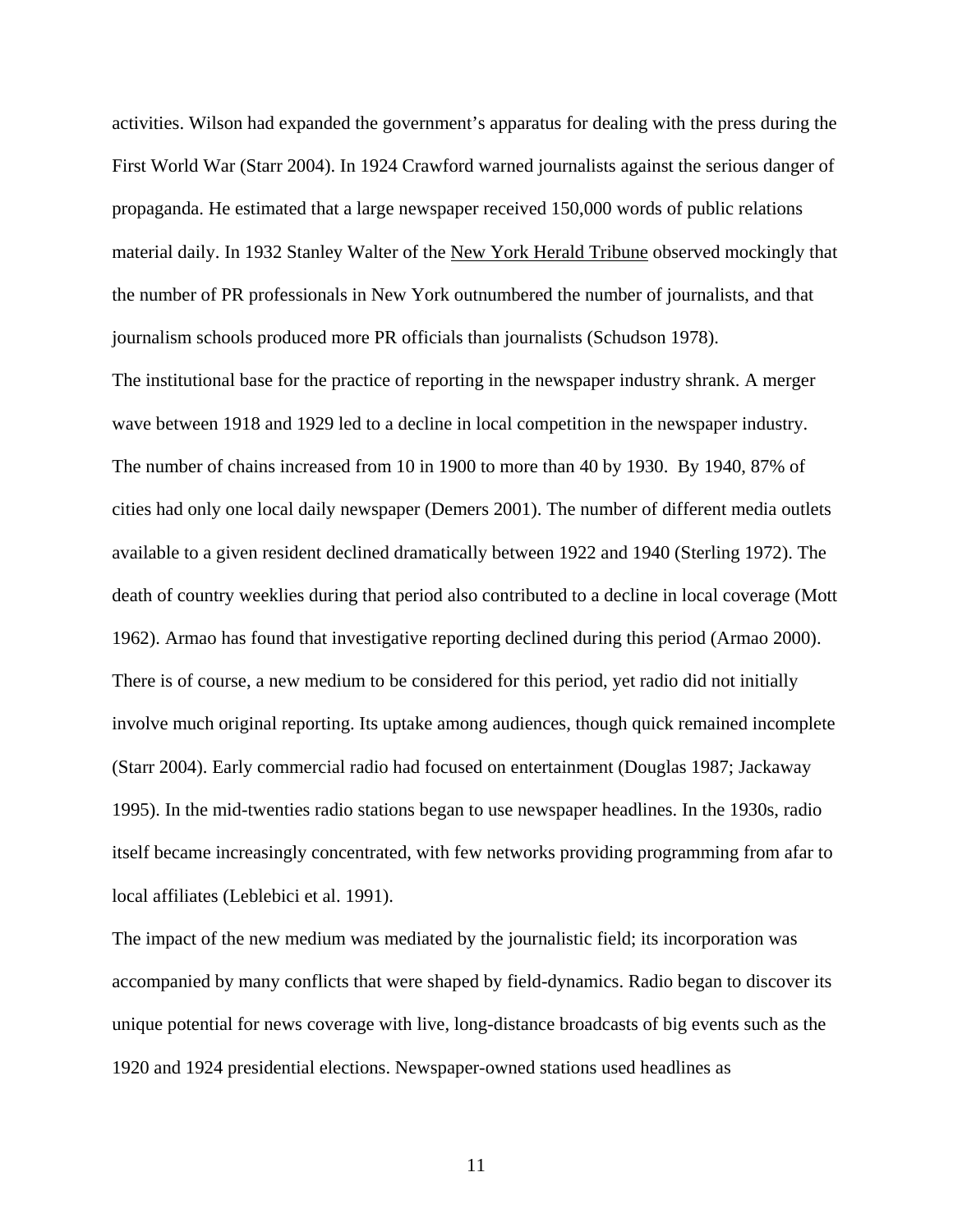advertisements for their own newspapers. Others read newspaper or wire service news as filler without acknowledging the source.

Worried by this competition early on, print journalists united against radio. They disparaged radio news workers as un-American, inaccurate, and sensationalist. Newspapers sought to limit radio's access to wire services in what came to be known as the Press-Radio War. In a 1934 agreement, network radio stations acknowledged the press' journalistic monopoly. They committed to use limited wire services and present news in such a way as to entice readers to turn to a newspaper. They also pledged not to engage in their own news-gathering activities (Jackaway 1995). In the long run, newspaper journalists' attempt to prevent competition from radio by monopolizing the wire services backfired. Some stations had begun to gather news in response to earlier conflicts with the wire services. Independent stations started their own wire service and, by 1940-41, nearly all radio stations provided regular news programming (Sterling 2002).

That period saw the first sustained wave of activism around news media. The consumer movement started its campaign against the undue influence of advertising. Activists were already worried about ownership concentration in the newspaper industry; and the development of radio was accompanied by the struggle over free airwaves (McChesney 1993).

Political measures established the basis for future regulation within a market system: The 1927 Radio Act had sought to address what policy-makers saw as the problem of overcrowding airwaves, and thereby laid the basis for a licensing system and some amount of content regulation. The 1934 Communications Act established the Federal Communications Commission and gave it exclusive power to regulate broadcasting to 'serve the public interest, convenience and necessity.' The Act ceded to industry pressures and established the principle of private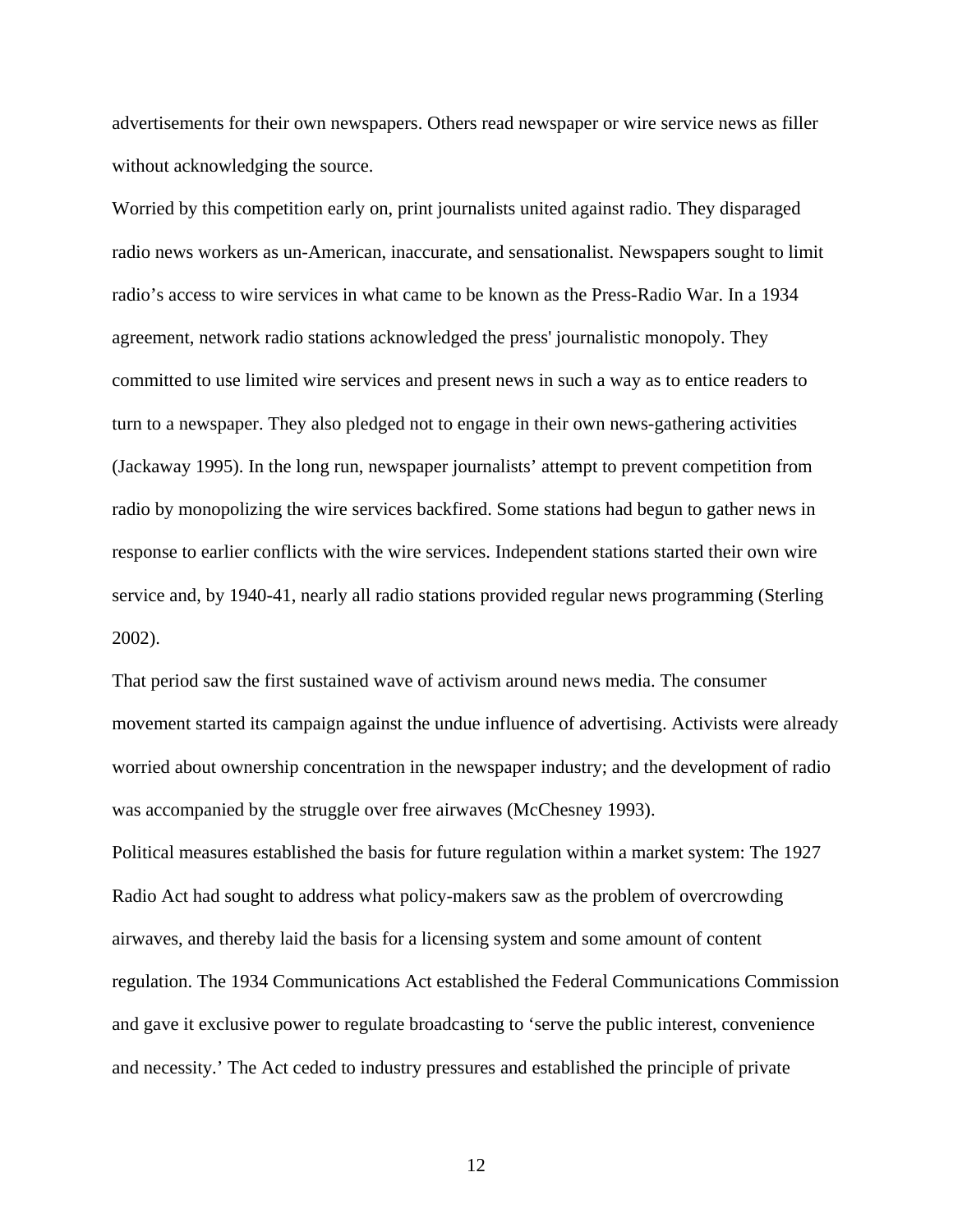operation of public airwaves but it also established local and national ownership limits that were designed to prevent media concentration.

## **The Golden Age of Reporting: 1945–1970**

The post-war era marked what Hallin (1992, 1996) called the high-modernist age of journalism, characterized by a strong orientation toward an ethic of public service and towards the practice of reporting. In this period the journalistic field expanded again, and reporting flourished especially due to the rise of news production in TV and radio. This period is also characterized by a high level of federal regulation.

The number of professional organizations rose dramatically during that time, representing a diversity of positions within the field. In 1960 there were 70 different national associations; three-fourths of the states also had a statewide press and broadcasters' organization. Enrollment in journalism programs had been rising since the 1960s.

The number of daily papers continued to decline until 1950 but less sharply than before. From 1950 to 1970, however, the number of dailies rose again, reflecting the growth of suburban print media. By 1960 we count 2000 new suburban papers, 650 community papers, and 1350 interurban papers. Chicago alone had around 80 suburban papers, combined in groups of 10 to 20 papers in each suburb (Kaniss 1991).

Group ownership of newspapers was rising in newspapers (Mott 1962; Davies 2006) as well as TV stations (Howard 1983). FCC regulation, however, mitigated the effects of processes of concentration in local markets. In 1941 it enacted a rule according to which no broadcaster could own TV stations that would reach more than 35% of the national audience. A group of TV stations could maximally encompass five or, after 1953, seven stations. In 1964 measures were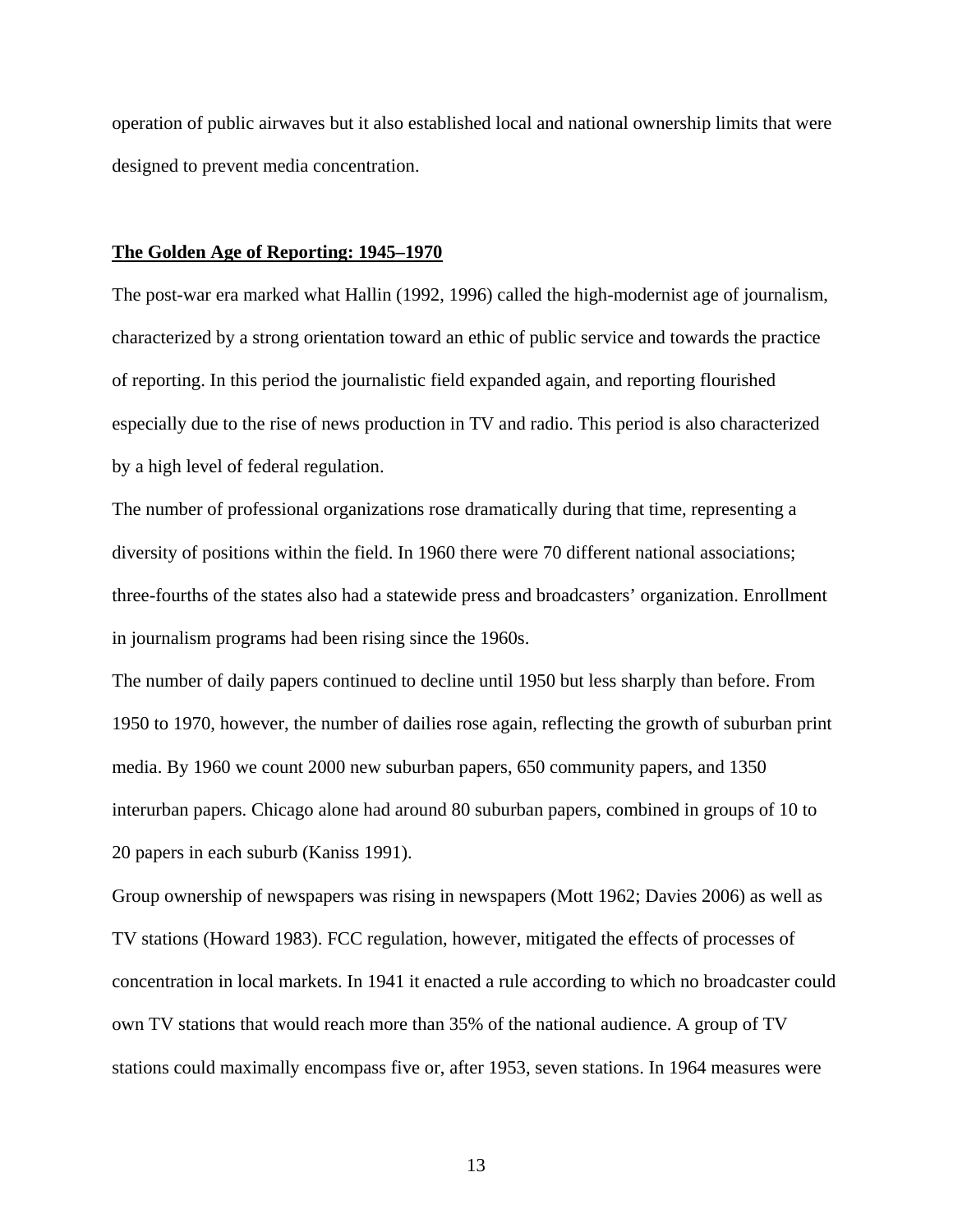taken to prevent a TV station owner from owning more than one station in one market. In 1970 and 1975 the FCC established rules to prevent ownership of a radio and a TV station, and of a newspaper and a TV station, in the same market. The FCC also regulated content. The 1949 Fairness Doctrine established that licensees were required to seek opposing views on issues of public importance and required broadcasters to air informational programmes. These FCC measures and the sharp rise in broadcast outlets led to a slight decline in concentration measures in local markets and an increase in the number of outlets per market. The number of TV outlets was rising quickly; the number of AM stations increased from about 940 in 1945 to more than 2350 by the end of 1952 and kept rising sharply over the following decade.

News gradually became important in television and became increasingly localized. In 1947 networks initiated a 15-minute newscast to fulfill their public service obligation. Most local stations added a 15-minute local show to the networks'. Pioneering local stations shot their own material. WPIX in New York City (owned by the *Daily News*) produced the first local newscast in 1948, with coverage of accidents, the zoo, and other local sites. In 1948, 17% of stations had staff that was writing their own stories. Until 1959 the most common form of local news seems to have been a talking head reading the news. 'Rip 'n' read' was common, as was co-operation with a local newspaper (Allen 2001).

In 1961 a Los Angeles station extended its newscast to an hour, and local stations began to extend their news-gathering activities. In 1961 the FCC announced a policy that required local stations to research what their audience wanted, called 'community ascertainment.' Local news increased in time, staffing and equipment during the 1960s. News proved very profitable for local stations. The time devoted to news broadcasting grew throughout the 1960s and '70s (Allen 2001).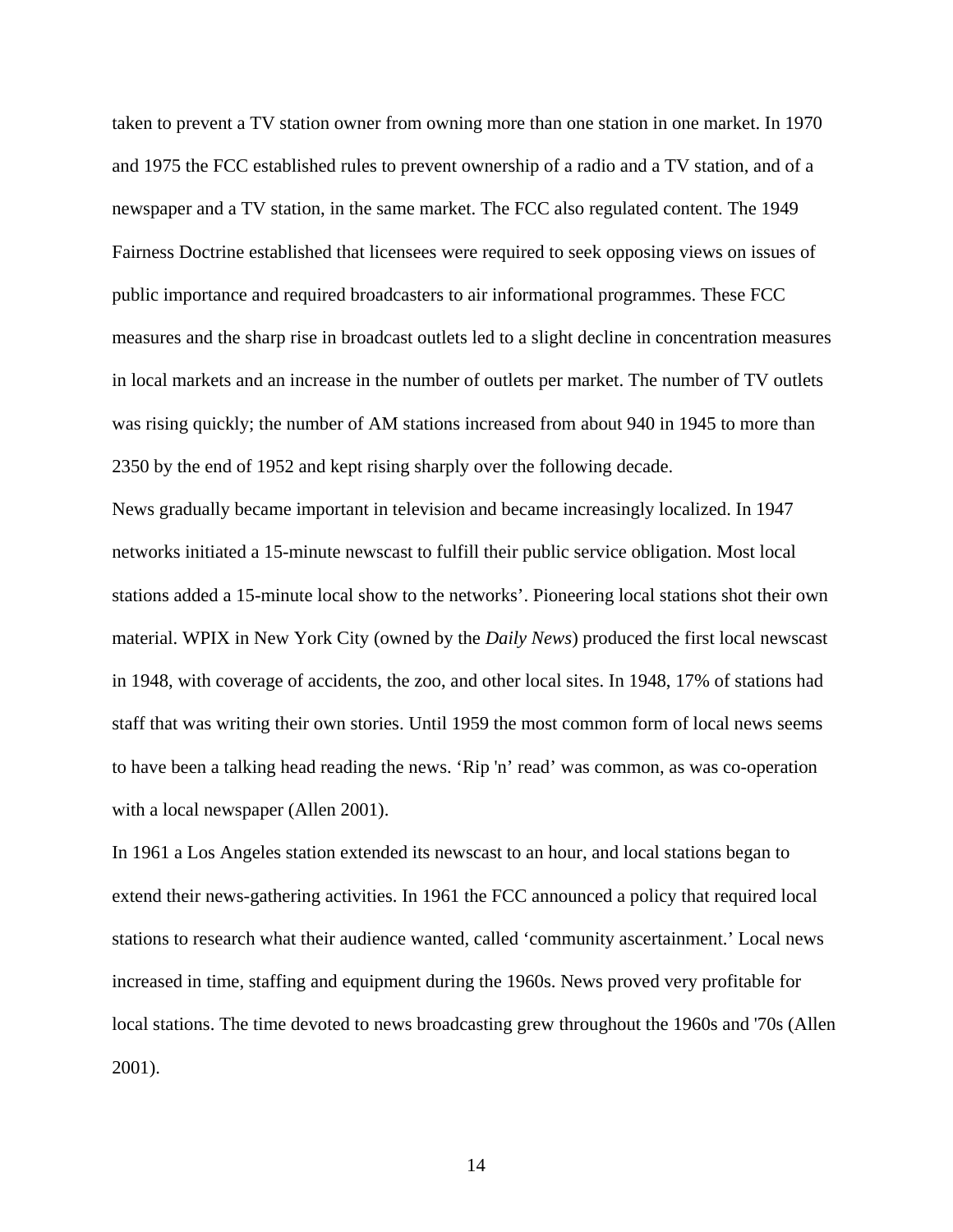A key transformation for journalism during this period was the 'localization of radio' (Leblebici et al. 1991). When networks, staff and advertising money moved into TV, the decline in radio network provision did not lead to the end of radio as many contemporaries feared. Rather, radio re-invented itself as a local medium. The FCC abandoned the belief that numerous local stations would create interference. It reduced the allowable range for local stations, which led to a growth in small, independent stations.

Small towns that used to rely on distant stations could now have their own local radio. Independent stations became the new leaders in the field, emphasizing local programming. Radio was produced cheaply, and could therefore be creative in serving small audiences with news of their immediate neighbourhoods (Hall 1978). Radio also proved to be in a unique position to serve the needs of suburban commuters, who got their news from radio on their way to work (Kaniss 1991).

In the early 1960s a new wave of investigative reporting started, which Watergate came to symbolize in popular representation. This development was also supported by the state, as evidenced by a 1964 Supreme Court decision that protected journalists from libel suits by public figures (Armao 2000).

# **Media without Reporting? 1970-Present**

Since the 1970s, in the context of changes in ownership and regulation, the field's capacity to orient practices around its specific ethic of public service through original reporting declined. Since the end of the 1960s, the field has been impacted by a transformation of news organisations' ownership structure. Chain ownership in the newspaper industry rose continually, leaving 80% of newspapers chain-owned by the end of the century. The largest chains - Gannett,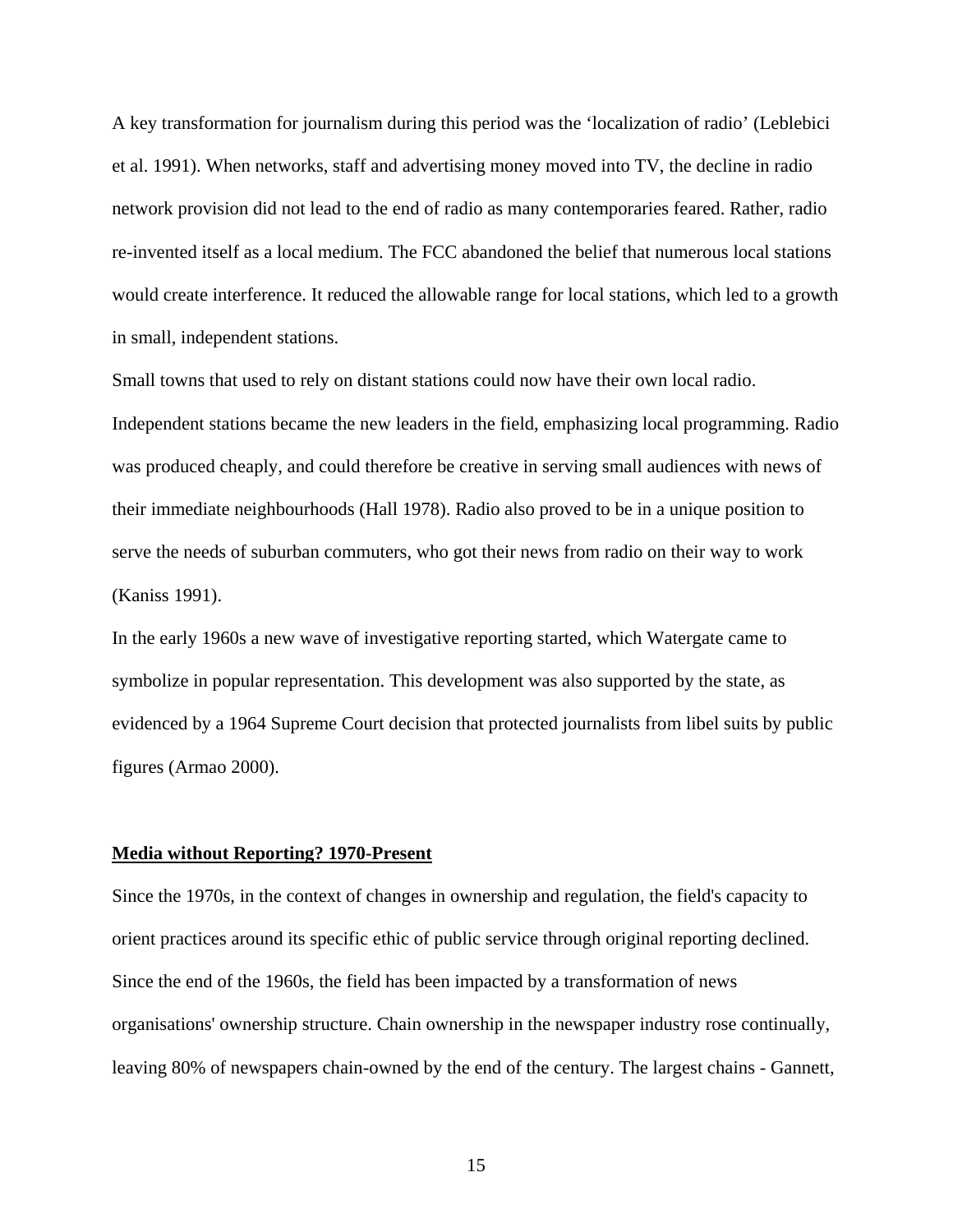Knight-Ridder, Newhouse, and Times Mirror - controlled slightly more than 25% of total circulation today (Demers 2001).

The past decades have seen the rise of a new type of media corporation with global holdings and significant cross-sectional interests. The trend toward public ownership is significant here, because, by law, it obliges managers to place maximising profits over news organisations' fieldspecific aims. When Gannett began selling stock on the NYSE in 1969, only Dow Jones and Times Mirror were publicly traded. Other chains have since followed their example. Profit expectations have increased throughout the 1980s and 1990s.

While group ownership of TV stations continued to rise throughout the 1970s, the size of these groups was still limited by FCC regulations. In the years following 1981, however, the regulatory regime has changed, considered a 'complete revision' of policy by some commentators. The FCC removed all rules on broadcast programming content, such as the nonentertainment guideline and renewal primers. Advertising guidelines and the requirement to provide program logs were relaxed. In 1990 the FCC announced it would no longer enforce the 1949 Fairness Doctrine, which required licensees to seek opposing views on issues of public importance (Aufderheide 2001). Ownership caps had increased very slowly. In a radical step, the Telecommunications Act of 1996 in effect removed all national radio ownership limits and lifted all ownership restrictions on TV stations, as long as less then 35% of the audience was being reached.

The 1996 Telecommunications Act set off an intense merger wave in the radio industry. In 2003 more than 9000 out of 10,000 existing radio stations had changed ownership at least once since 1996. Although the number of commercial radio stations increased between March 1996 and March 2002, the number of radio owners declined by 34% during that six-year period (Williams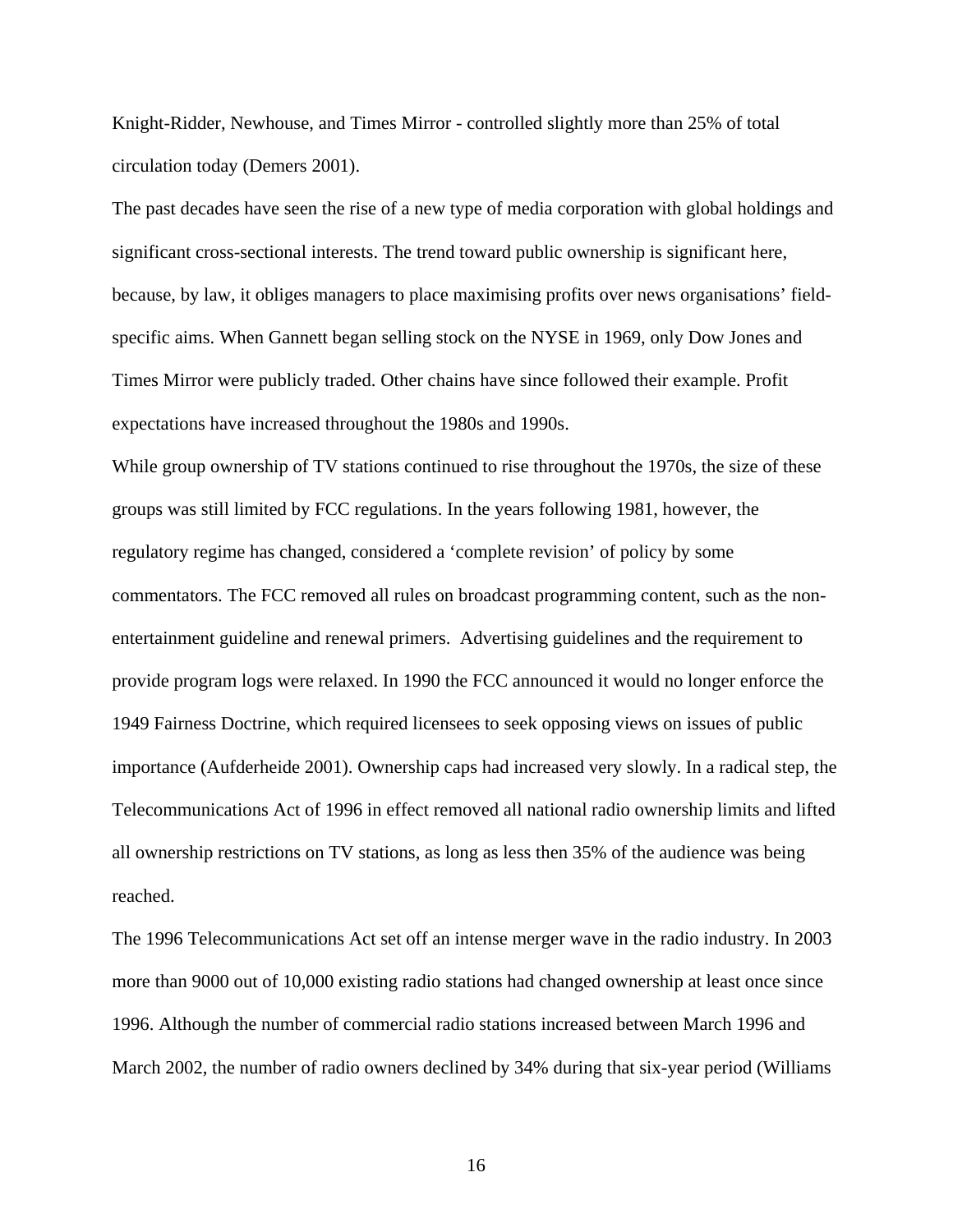and Roberts 2002). In 2002, 10 parent companies controlled two-thirds of both listeners and radio revenues. Clear Channel and Viacom alone controlled 42% of listeners and 45% of industry revenues (Williams and Roberts 2002).

Evidence also suggests increasing concentration in TV. The growth in TV outlets has been slowing since the 1980s and has fallen sharply during the 1990s. In all of the 10 markets examined by the FCC, the number of owners has fallen or grown by significantly less than the number of outlets (Roberts et al. 2002).

By 1995, 190 groups owned more than three-fourths of all stations in the 100 largest markets (Demers 2001). In 1996 alone there were 185 acquisitions and mergers in the TV industry. One of the beneficiaries of concentration in the TV market has been Sinclair Broadcasting. It started its expansion in 1991 using local marketing agreements to bypass FCC rules. By 2001 it owned 62 stations and reaches 24% of the national TV audience (Schmelzer 2003).

During this period, investigative reporting has suffered from a 'big chill.' By the mid-1980s news-managers had begun to think of investigative reporting as too time-consuming and expensive. Several prominent editors have publicly questioned readers' interest in such stories. The threat of lawsuits also has discouraged editors, as corporations have begun to invest more resources than previously into libel proceedings. Bernt and Greenwald found a sharp decline in investigative stories between 1980 and 1995 in three major metropolitan newspapers. Among the stories published, stories relying on hidden evidence have become fewer, and the stories question almost exclusively public (rather than private) institutions (Greenwald and Brent 2000). Journalists are defending their positions against PR workers and corporate pressures and are suffering from the increasing technical demands of the new technological environment in multimedia corporations. Educational opportunities for journalists have expanded, but college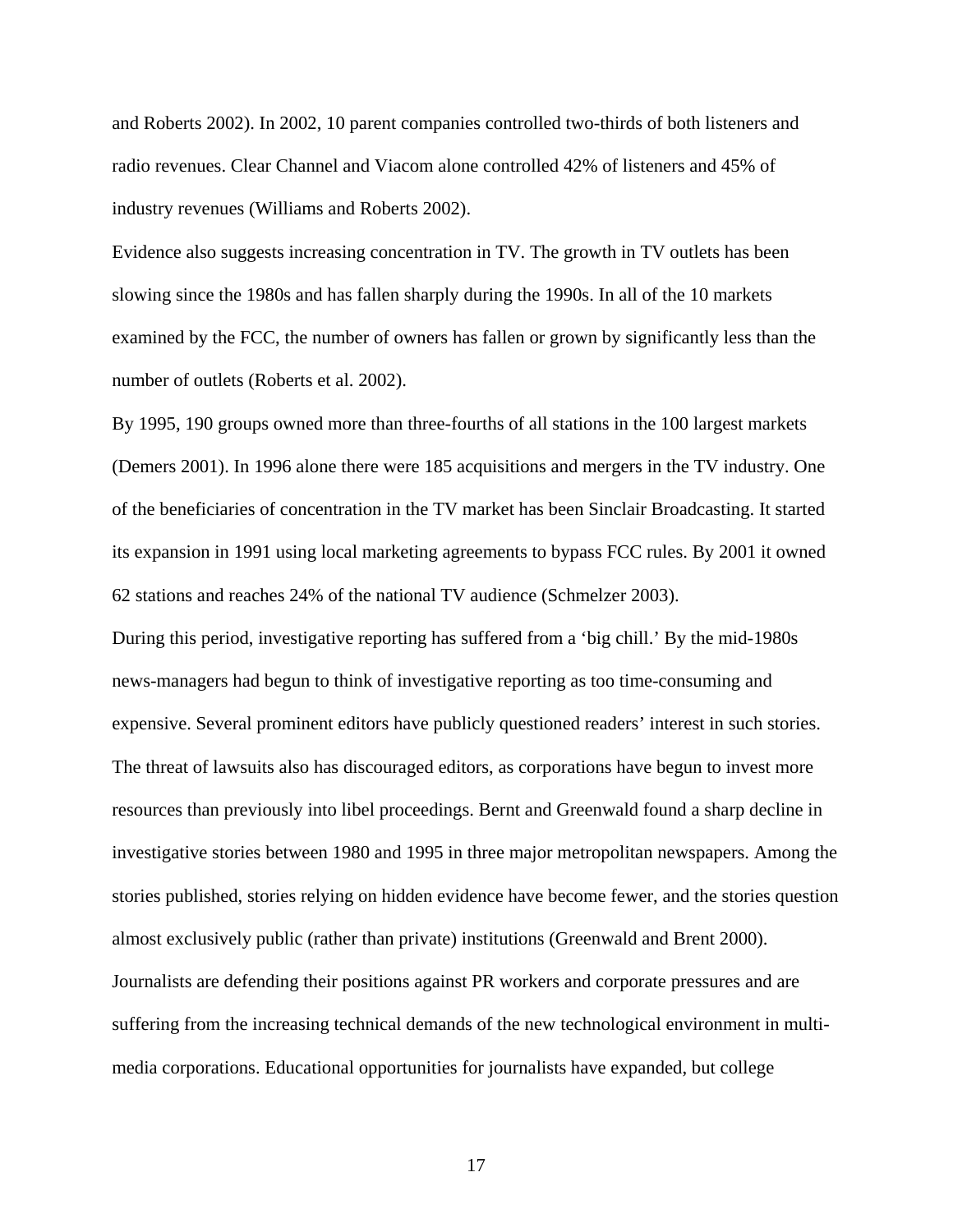programmes focus on reporting as only one among many topics, and PR- and advertising-related offerings are increasing. Weaver and Wilhoit (1996) find that the proportion of graduates with a journalism degree who take a journalistic job has fallen sharply compared to those who go on to work in advertising or public relations. Membership in professional organizations and exposure to a common body of critical literature have also been declining.

Weaver and colleagues found that from 1992 to 2002, employment at daily newspapers fell by more than 8,400, to 58,769. Employment at all print media outlets fell by 3,268, to 81,829 (Weaver et al. 2006). International reporting has declined as well (Hallin 1996). The most pronounced transformation, however, may be the decline in local reporting (Klinenberg 2007). This change has been most radical in radio. Before deregulation almost all stations carried news. Since the FCC's deregulation in 1981, many stations have dropped their news operations. According to an annual survey conducted by Vernon Stone between 1990 and 1993 more than 600 commercial stations dropped their news operations. Between 1994 and 2001 an estimated 100 newsrooms were lost during a time when the number of stations increased (Stone 2001a). Jobs for news workers have continually been lost in the industry. In a 1986 study, Vernon Stone estimated that 2000 full-time radio news jobs had been lost and replaced by 700 part-time positions in the previous year alone (Fox 1993). In the 1990s the radio news force decreased from 19,700 to an estimated 12,000 in 2001, of which an increasing number work part-time (Stone 2001a).

 Many stations that still carry news follow the trend of outsourcing radio news without letting the audience know. 'Many radio stations that offer periodic headline reports, and that even promote themselves as 'news radio,' rely completely on syndicated services such as metro networks and shadow broadcasting services, which use a single announcer to service eight or 10 stations in a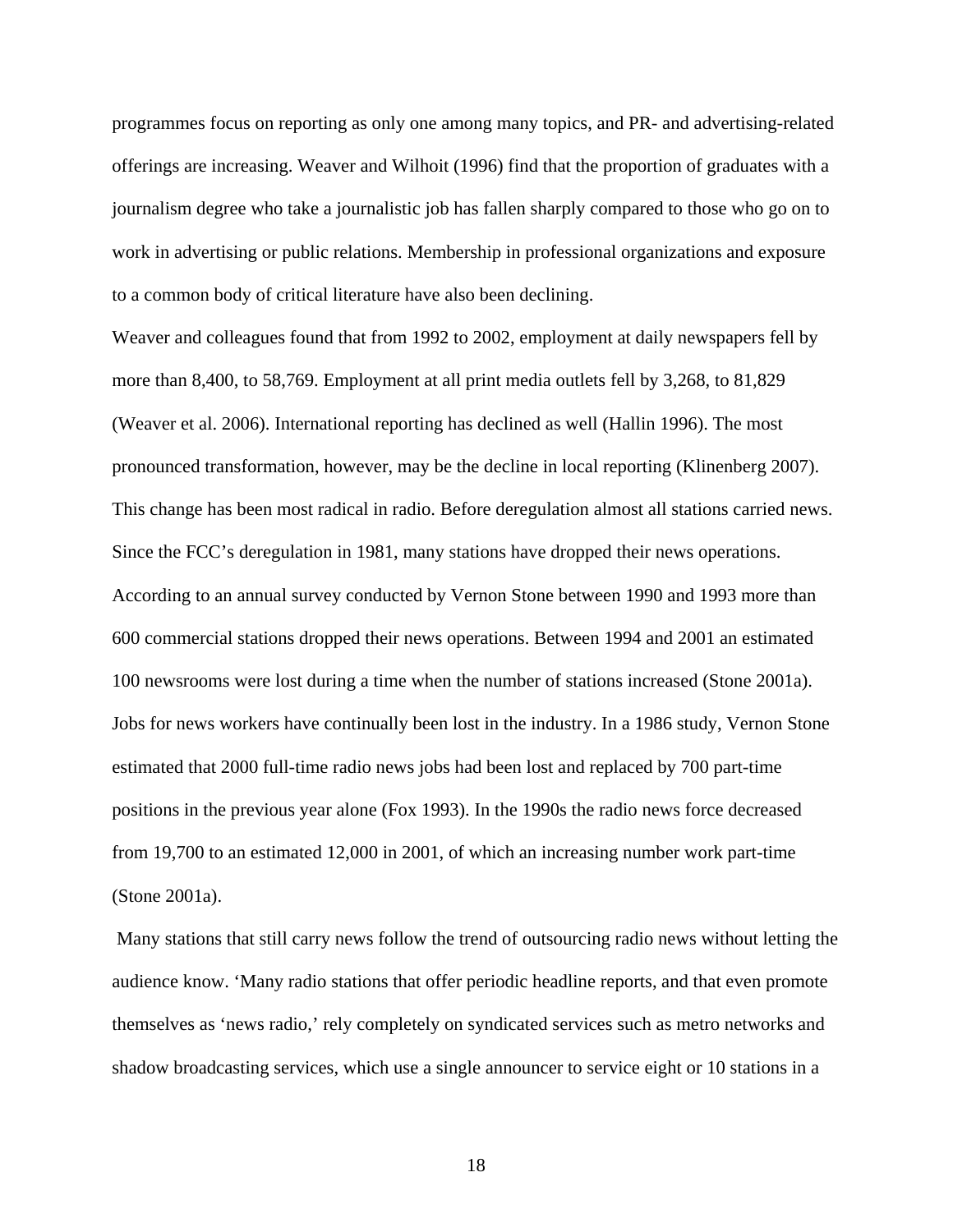market' (Grossman 1998). Passive news-gathering has taken over in many stations that still employ their own news staff. There is an increase in the use of public relations companies' information management services (Andrews 1992; Fairchild 1999; Stauber and Rampton 1995). A decline in competition among local newspapers led to a decline in attention to local detail (Lacy 1988). In a study of front-page content in 96 daily newspapers between 1986 and 1993, Janet and Lamar Bridges found that coverage of local civic news had declined between those years (Bridges and Bridges 1997). The evidence for local TV news is more mixed. Stone and others find an increase in TV news staff since the 1970s (Stone 2001b; Weaver et al. 2006). This time has also seen a rise in the number of stations. Local television is changing under competitive pressures and, as Hallin remarked, has always been and increasingly becomes 'more commercial.' Like in radio, growing television chains such as Sinclair are pioneering non-local programming strategies for 'local' news programs.

Some commentators celebrate cable TV and the internet as sources of unprecedented diversity and a new kind of journalism by citizen. While the internet's potential cannot be overestimated, content analysis and data on usage patterns do not suggest that it has reversed the trends discussed in this section. Most users rely on TV and newspapers for news, and if they consult the internet they use the websites of major news corporations, who rarely collect additional news for their online services. Users' time spent online is heavily focused on a few sites, the ownership of which is extremely concentrated. Nearly 69% of the most popular news websites are owned by one of the 20 biggest media companies. Time Warner controls two of the top four news sites (Project for Excellence in Journalism 2004, quoted in Klinenberg 2007). There are some innovative citizen journalist projects, but few alternative sites can sustain a staff of reporters that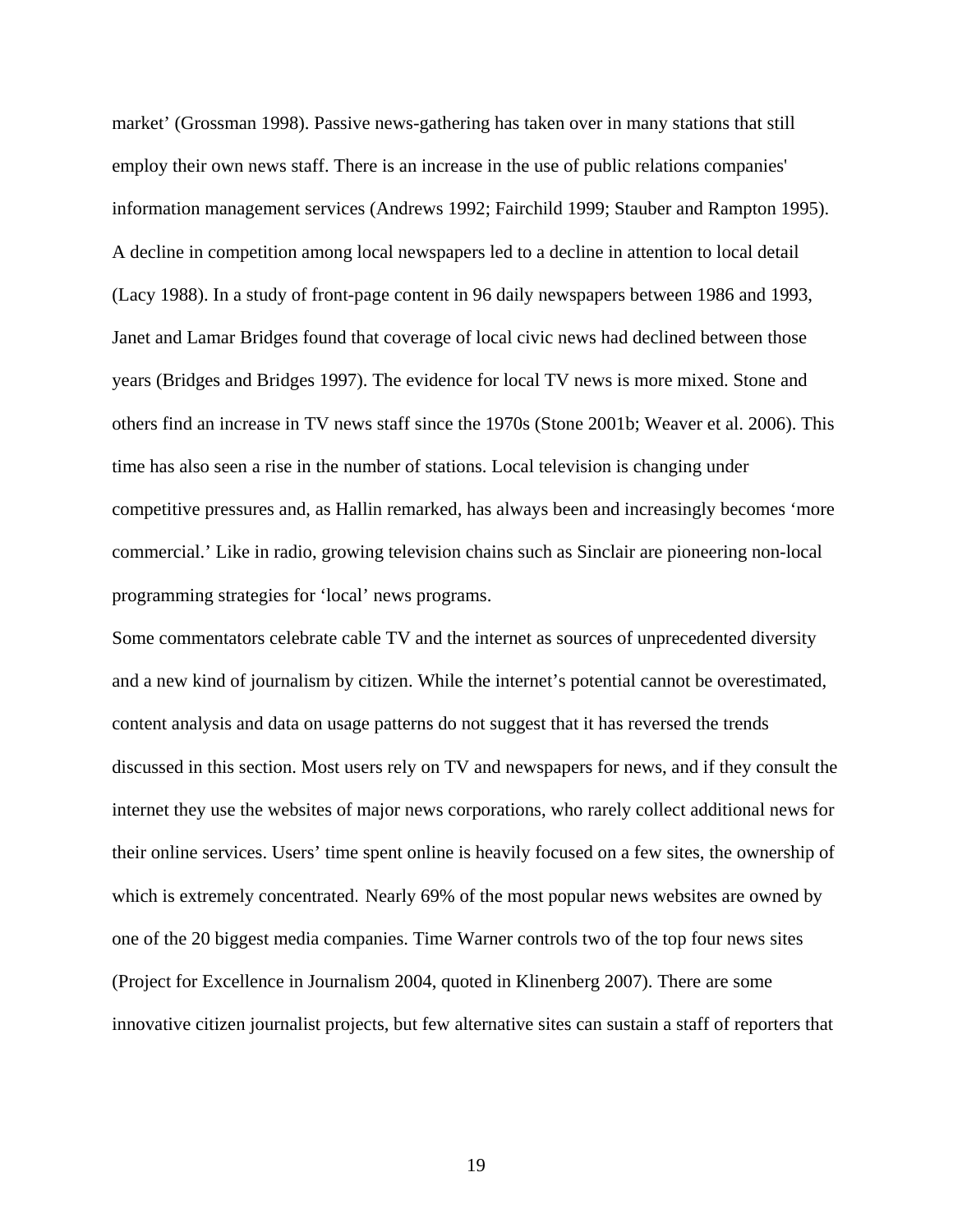could gather news (Klinenberg 2007). Bloggers have been shown to reference primarily each other and to rely on other news sources (Cross and Butts 2005).

#### **Conclusion**

Active newsgathering or reporting is the distinctive innovation of journalism. This practice became common in the 1860s and 1870s with the emergence of a relatively autonomous field of practice with its own stakes, relatively independent from political advantage or literary merit. The power of field-specific capital to organize practices in the media has varied since then. The field consolidated in the era from 1890-194, with newspapering expanding as an industry. In this period we see a first golden era for local reporting and investigative journalism. In the past 30 years this power has weakened across media forms. As during the interwar years, the boundary between PR and journalism has become increasingly blurry, and the practice of active newsgathering has less import within the news-media.

We can see that the autonomy of the journalistic field is not to be equated with the liberty of media actors. At the initial moment of its formation, the market furthered the journalistic field's autonomisation from politics and the arts. But the journalistic field's autonomy seems to depend not only on freedom from political interference but also on political protection and regulation. The role of regulation and technology in particular could be explored further. Making full use of historical, national, and sectoral variation, we can explore the implications of different political, economic, and cultural conditions for field formation and reproduction.

Bourdieu acknowledged that the French nation-state has played an important role in the formation of different fields in that context. We have accounts of state-formation and field-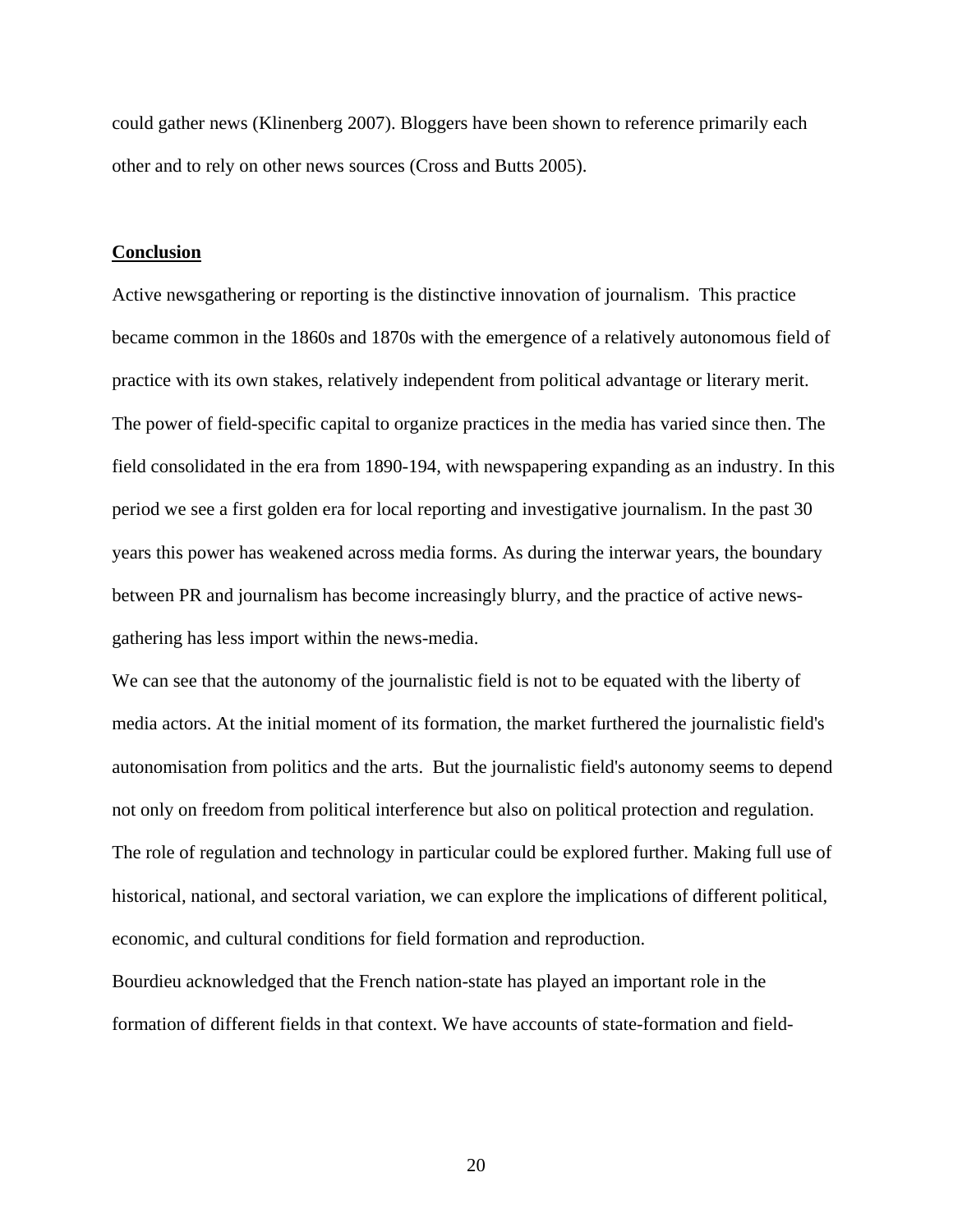formation but have yet to consider systematically the effect of different regulatory regimes in different nation-states.

Technological change has played an important yet also limited role in the history of journalism. Innovation has become an integral aspect of maintaining field autonomy vis-à-vis outside forces, by limiting concentration and creating venues and audiences for new forms of journalistic practices - a role first played by radio, then TV, and now the internet. In each case, the new entrant was not initially a journalistic medium but became partially incorporated into the field. This incorporation at the same time limited the role the new medium could play. Under what conditions are new technologies and media incorporated into fields? Under what conditions might they have a more transformative impact?

## **REFERENCES**

Adams, E. E. (1995) 'Chain Growth and Merger Waves: A Macro-Economic Historical Perspective on Press Consolidation', Journalism and Mass Communications Quarterly 72(2): 376-389.

Allen, C. M. (2001) News is People. Oxford: Blackwell.

Andrews, E. L. (1992) 'A New Tune for Radio: Hard Times', New York Times: March 16.

Armao, R. (2000) 'The History of Investigative Reporting', pp. 35-51 in M. S. Greenwald and J. Bernt (eds) The Big Chill. Oxford: Blackwell.

Aufderheide, P. (2001) Communications Policy and the Public Interest. New York: Guilford Press.

Baldasty, G. J. (1992) The Commercialization of News in the Nineteenth Century. Madison: University of Wisconsin Press.

Beckett, K. (1996) 'Culture and the Politics of Signification: The Case of Child Sexual Abuse', Social Problems 43: 57-76.

Benson, R. and A. Saguy (2005) 'Constructing Social Problems in an Age of Globalisation', American Sociological Review 70(2): 233-259.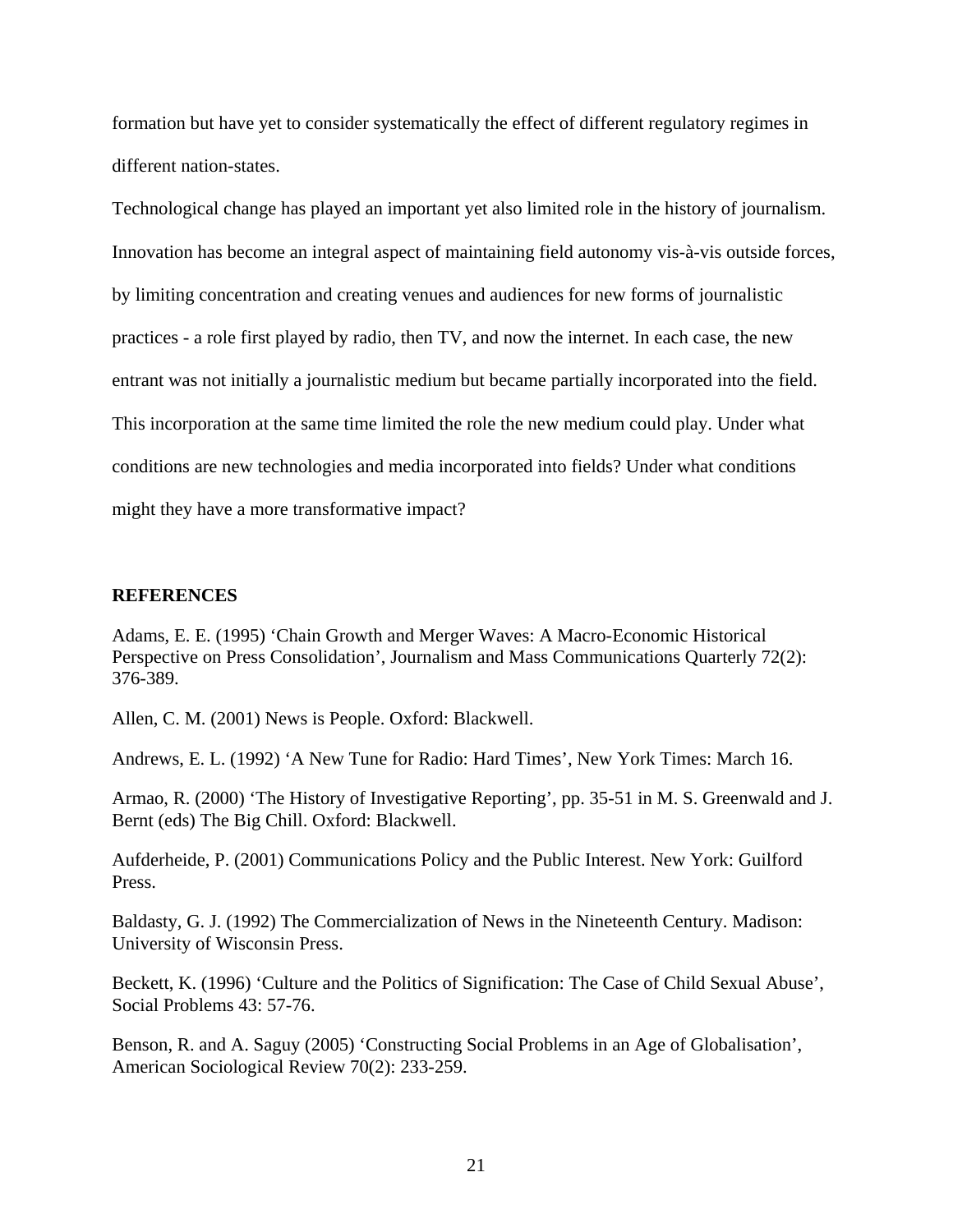Benson, R. and E. Neveu (2005) Pierre Bourdieu and the Journalistic Field. Cambridge: Polity Press.

Benson, R. (1999) 'Field Theory in Comparative Context: A New Paradigm for Media Studies', Theory and Society 28(3): 463 – 498.

Benson, R. (2005) 'Mapping Field Variation: Journalism in France and the United States', pp. 85-112 in R. Benson and E. Neveu (eds) Pierre Bourdieu and the Journalistic Field. Cambridge: Polity Press.

Bourdieu, P. (1987) 'The Force of Law - Toward a Sociology of the Juridical Field', Hastings Law Journal 38: 805-853.

Bourdieu, P. (1993) The Field of Cultural Production: Essays on Art and Literature. New York: Columbia University Press.

Bourdieu, P. (1995) The Rules of Art: Genesis and Structure of the Literary Field. Stanford: Stanford University Press.

Bourdieu, P. (1998) On Television. New York: The New Press.

Bourdieu, P. (2005) 'The Political Field, the Social Science Field, and the Journalistic Field', pp. 29-47 in R. Benson and E. Neveu (eds) Pierre Bourdieu and the Journalistic Field. Cambridge: Polity Press.

Bridges, J. A. and L. W. Bridges (1997) 'Changes in News Use on the Frontpages of the American Daily Newspaper 1986-1993', Journalism and Mass Communications Quarterly 74(4): 826-138.

Calhoun, C. (1995) Critical Social Theory: Culture, History and the Challenge of Difference. Oxford: Blackwell.

Chalaby, J. (1996) 'Journalism as an Anglo-American Invention', European Journal of Communication 11: 303-326.

Chalaby, J. (1998) The Invention of Journalism. New York: St Martin Press.

Champagne, P. (1991) 'La construction mediatique des malaises sociaux', Actes de la recherche en sciences sociales 90: 64-76.

Champagne, P. (1995) 'La double dependance: Quelques remarques sur les rapports entre les champs politique, economique et journalistique', Hermes 17-18: 215-229.

Cook, T. E. (2006) 'The News Media as a Political Institution: Looking Backward and Looking Forward', Political Communication 23: 159-171.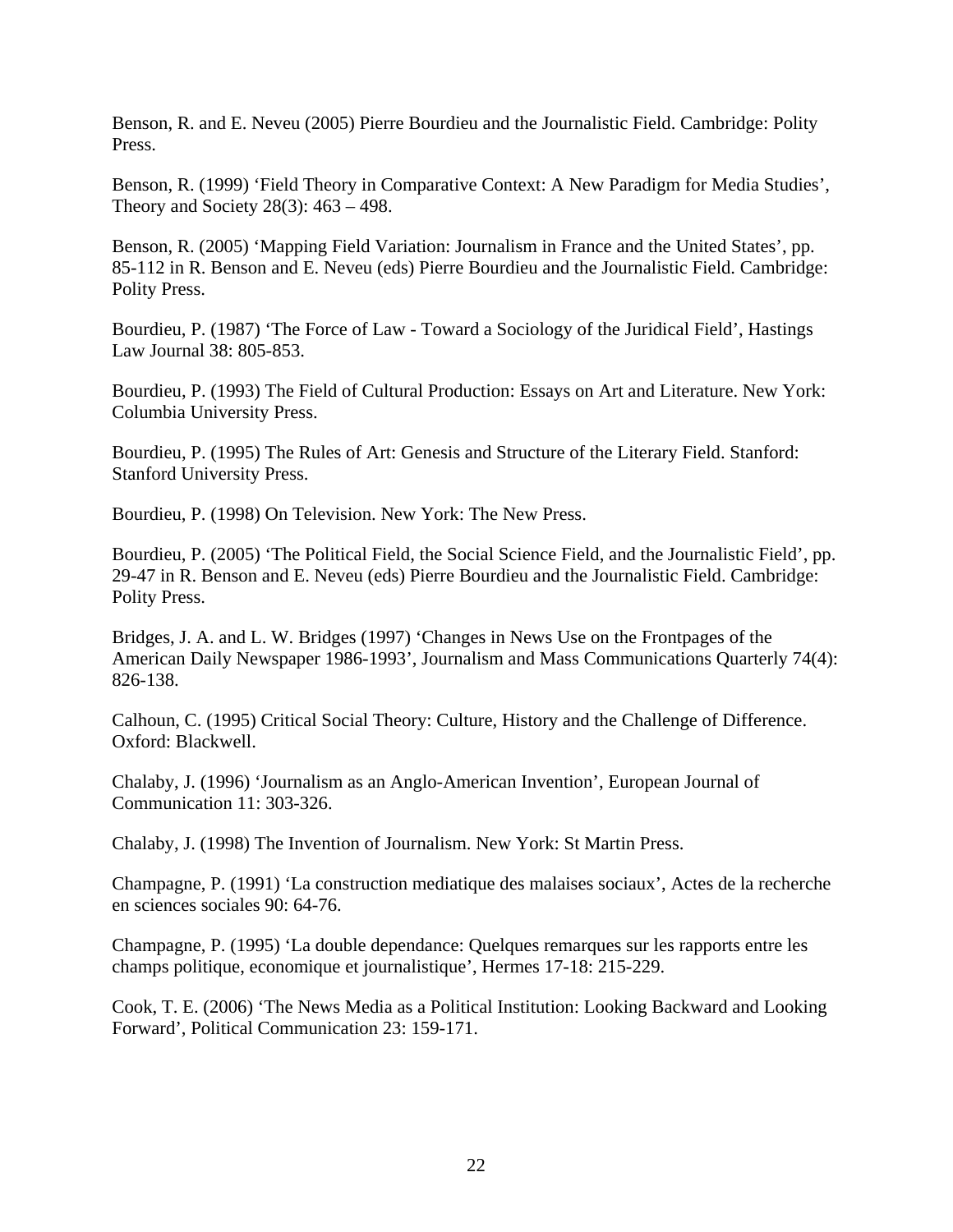Cross, R. and C. Butts (2005) 'Blogging for Votes. An Examination of the Interaction between Weblogs and the Electoral Process', Paper presented at the American Sociological Association Annual Conference, CITASA, Mini Conference, Philadelphia August 12.

Davies, D.R. (2006) The postwar decline of American newspapers. Westport: Praeger.

Defrance, J. (1995) Sociologie du sport. Paris: La Découverte.

Demers, D. (2001) Media Concentration in the US. Center for Global Media Studies: Washington State University.

Dezalay, Y. and B. Garth (1997) 'Law, Lawyers and Social Capital: 'Rule of Law' versus Relational Capitalism', Social & Legal Studies 6: 109-141.

Di Maggio, P. and W. Powell (1983) 'The Iron Cage Revisited. Institutional Isomorphism and Collective Rationality in Organizational Fields', American Sociological Review 48: 147-60.

Di Maggio, P. and W. Powell (1991) The New Institutionalism in Organizational Analysis. Chicago: University of Chicago Press.

Douglas, S. J. (1987) Inventing American Broadcasting, 1899-1922. Baltimore: Johns Hopkins University Press.

Emery, E. and H. L. Smith (1954) The Press and America. Englewood Cliffs: Prentice Hall.

Emirbayer, M. (1997) 'Manifesto for a Relational Sociology', American Journal of Sociology 103: 281-317.

Entman, R. M. (1985) 'Newspaper Competition and First Amendment Ideals: Does Monopoly Matter?', Journal of Communication 35(2): 147-65.

Ericson, R., P. Baranek, and J. Chan (1991) Representing Order: Crime, Law and Justice in the News Media. Toronto: University of Toronto Press.

Fairchild, C. (1999) 'Deterritorializing Radio: Deregulation and the Continuing Triumph of the Corporatist Perspective in the USA', Media, Culture & Society 21(4): 549-61.

Ferguson, P. P. (1998) 'A Cultural Field in the Making: Gastronomy in Nineteenth century France', American Journal of Sociology 104: 597- 641.

Fishman, M. (1980) Manufacturing the News. Austin: University of Texas Press.

Fligstein, N. (2001) 'Social Skill and the Theory of Fields', Sociological Theory 19: 105-125.

Fox, N. (1993) 'Radio Inactive', Columbia Journalism Review, May/ June.

Gamson, J. and P. Latteier (2004) 'Do Media Monsters Devour Diversity?' Contexts 3(3): 26- 32.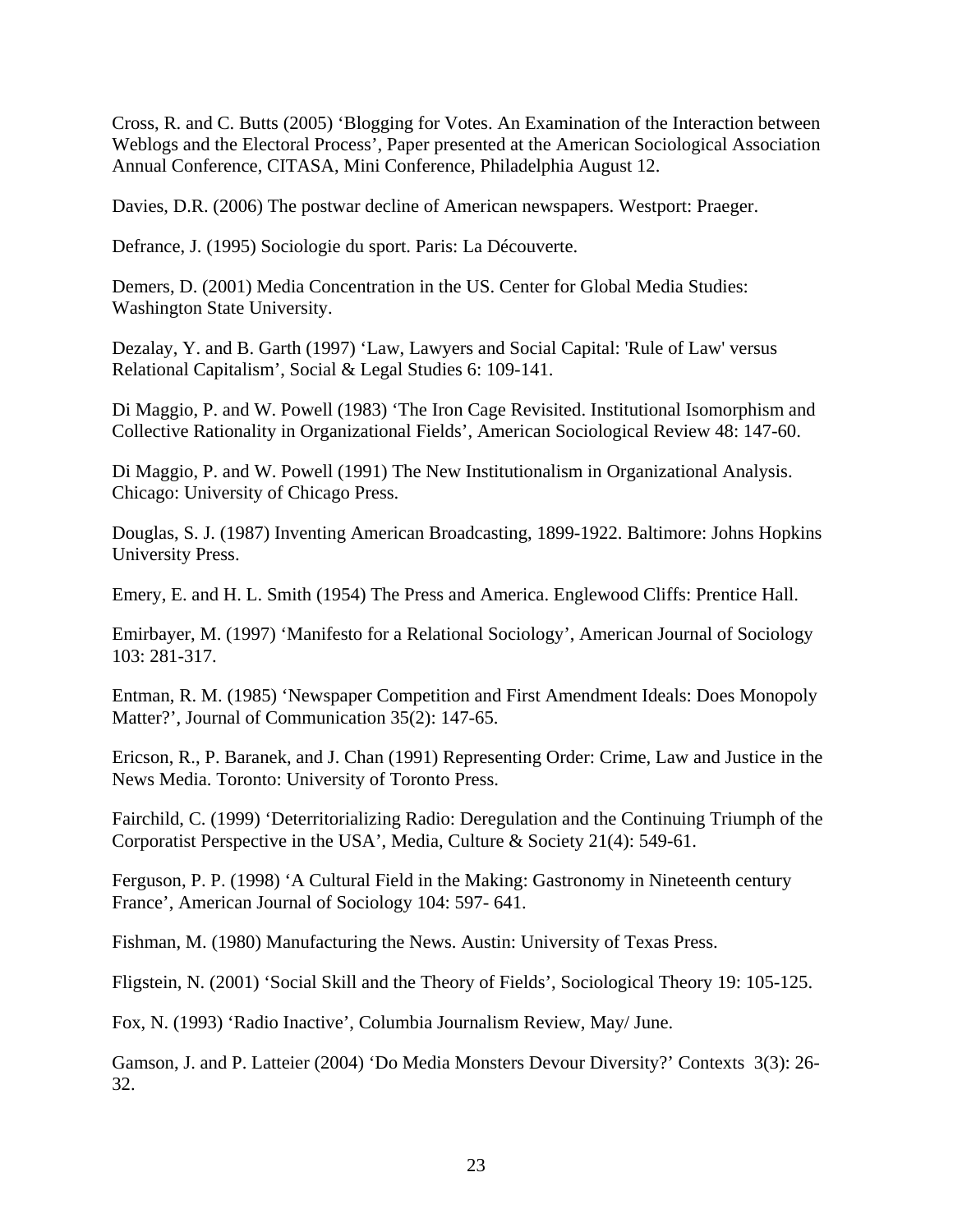Gamson, W. and A. Modigliani (1989) 'Media Discourse and Public Opinion on Nuclear Power: A Constructionist Approach', American Journal of Sociology 95: 1-37.

Gans, H. (1979) Deciding What's News: A Study of CBS Evening News, NBC Nightly News, Newsweek, and Time. New York: Pantheon.

Gitlin, T. (1980) The Whole World is Watching. Berkeley: University of California Press.

Gitlin, T. (1994) Inside Prime Time. New York: Pantheon Books.

Greenwald, M. S. and J. Bernt (2000) 'Enterprise and Investigative Reporting in Metropolitan Newspapers: 1980 and 1995 Compared', pp. 51-81 in M. S. Greenwald and J. Bernt (eds) The Big Chill. Oxford: Blackwell.

Grossman, L. K. (1998) 'The Death of Radio Reporting. Will TV be next?', Columbia Journalism Review, September/ Oktober.

Hall, M. (1978) Broadcast Journalism. New York: Hastings House.

Hall, S., C. Critcher, T. Jefferson, J. Clarke, and B. Robert (1978) Policing the Crisis. London: MacMillan.

Hallin, D. C. (1992) 'The Passing of the High Modernism of American Journalism', Journal of Communication 42 (3): 14-25.

Hallin, D. C. (1996) 'Commercialism and Professionalism in the American News Media', pp. 243-262 in J. Curran and D. Gurevitch (eds) Mass Media and Society. London: Arnold.

Hallin, D. C. (2005) 'Field Theory, Differentiation Theory, and Comparative Media Research', pp. 224-243 in R. Benson and E. Neveu (eds) Pierre Bourdieu and the Journalistic Field. Cambridge: Polity Press.

Hallin, D. C. and P. Mancini (2004) Comparing Media Systems. Cambridge. Cambridge University Press.

Herman, E. S. and N. Chomsky (1988) Manufacturing Consent: the Political Economy of the Mass Media. New York: Pantheon Books.

Howard, H. H. (1983) 'An Update on TV Ownership Patterns', Journalism Quarterly 60(3): 395- 400.

Jackaway, G. L. (1995) Media at War. Radio's Challenge to the Newspapers, 1924 – 1939. London: Praeger.

Kaniss, P. (1991) Making Local News. Chicago: Chicago University Press.

Kaplan, R. L. (2002) Politics and the American Press: the Rise of Objectivity, 1865-1920. New York: Cambridge University Press.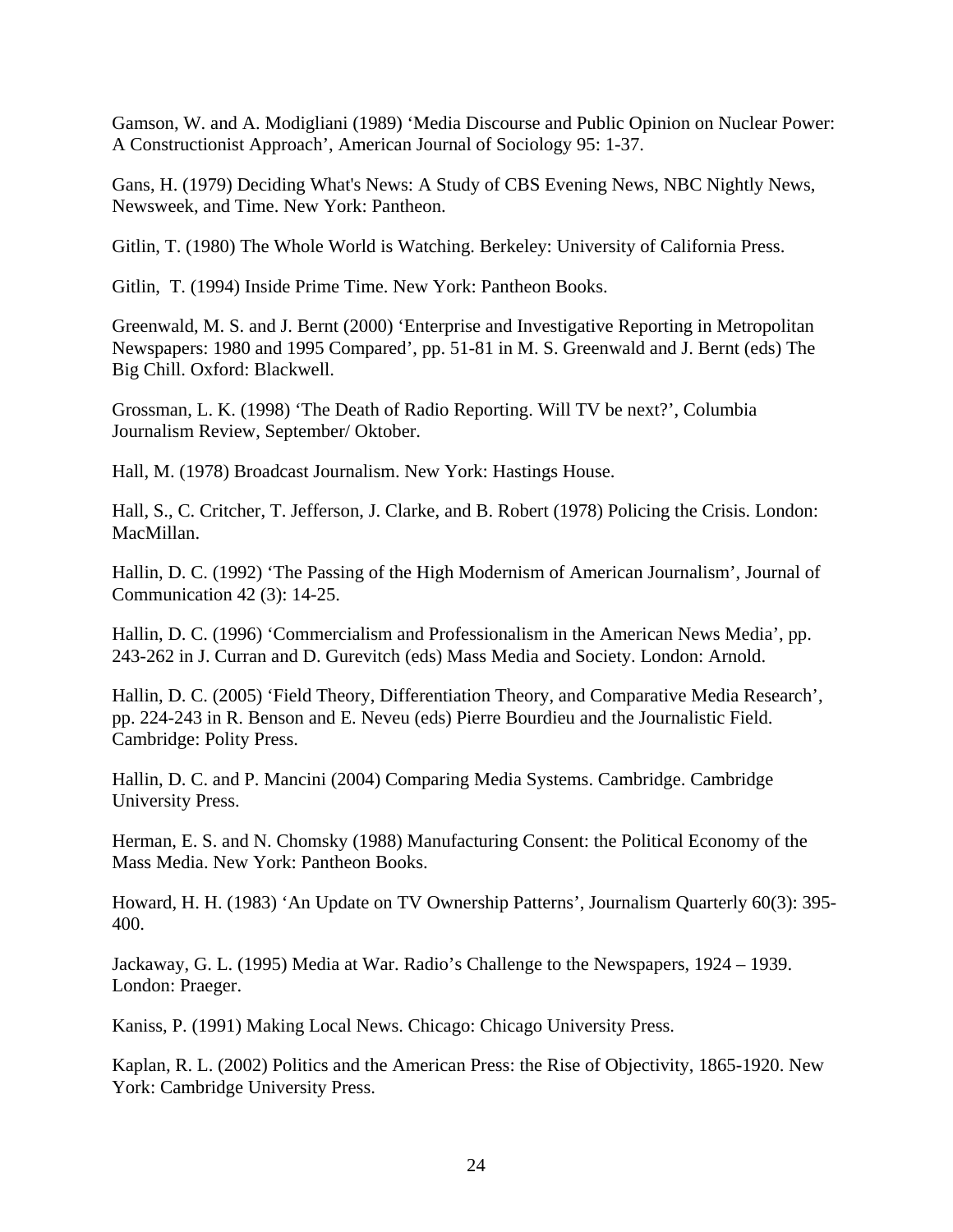Klinenberg, E. (2005) 'Channeling into the Journalistic Field: Youth Activism and the Media Justice Movement', pp. 174-192 in R. Benson and E. Neveu (eds) Pierre Bourdieu and the Journalistic Field. Cambridge: Polity Press.

Klinenberg, E. (2007) Fighting for Air. New York: Henry Holt.

Lacy, S. (1988) 'Competition among Metropolitan Daily, Small Daily and Weekly Newspapers', Journalism Quarterly 61: 640-44.

Leblebici, H. et al. (1991) 'Institutional Change and the Transformation of Interorganizational Fields: An Organizational History of the U.S. Radio Broadcasting Industry', in Administrative Science Quarterly 36(3): 333-363.

Martin, J. L. (2003) 'What Is Field Theory?', American Journal of Sociology 109: 1–49.

McChesney, R. (1993) Telecommunications, Mass Media and Democracy. The Battle for Control of U.S. Broadcasting. Oxford: Oxford University Press.

Molotch, H. and M. Lester (1974) 'News as Purposive Behavior: On the Strategic Use of Routine Events, Accidents, and Scandals', American Sociological Review 39(1): 101-112.

Mott, F. L. (1962) American Journalism. A History 1690 – 1960. Toronto: MacMillan.

Pinto, L. (1994) 'Le journalisme philosophique', Actes de la recherche en sciences sociales 101/102: 25-38.

Project for Excellence in Journalism (2004) The State of the News Media 2004. Annual Report on American Journalism. Washington.

Roberts, S., J. Frenette, and D. Stearns (2002) A Comparison of Media Outlets and Owners for Ten Selected Markets: 1960, 1980, 2000. Washington: Federal Communications Commission.

Russo, D. J. (1980) The Origins of Local News in the US Country Press, 1840s to 1870s. Kentucky: Journalism Monographs 65.

Sapiro, G. (1996) 'La raison litteraire. Le champ litterarire francais sous l'Occupation (1940-44)', Actes de la recherche en sciences sociales 111/112: 3-35.

Schmelzer, P. (2003) 'The Death of Local News', alternet.org: April 23.

Schudson, M. (1978) Discovering the News. New York: Basic Books.

Sparrow, B. H. (2006) 'A Research Agenda for an Institutional Media', Political Communication 23: 145-157.

Squires, J. D. (1993) Read all about it! The Corporate Takeover of America's Newspapers. New York: Times Books.